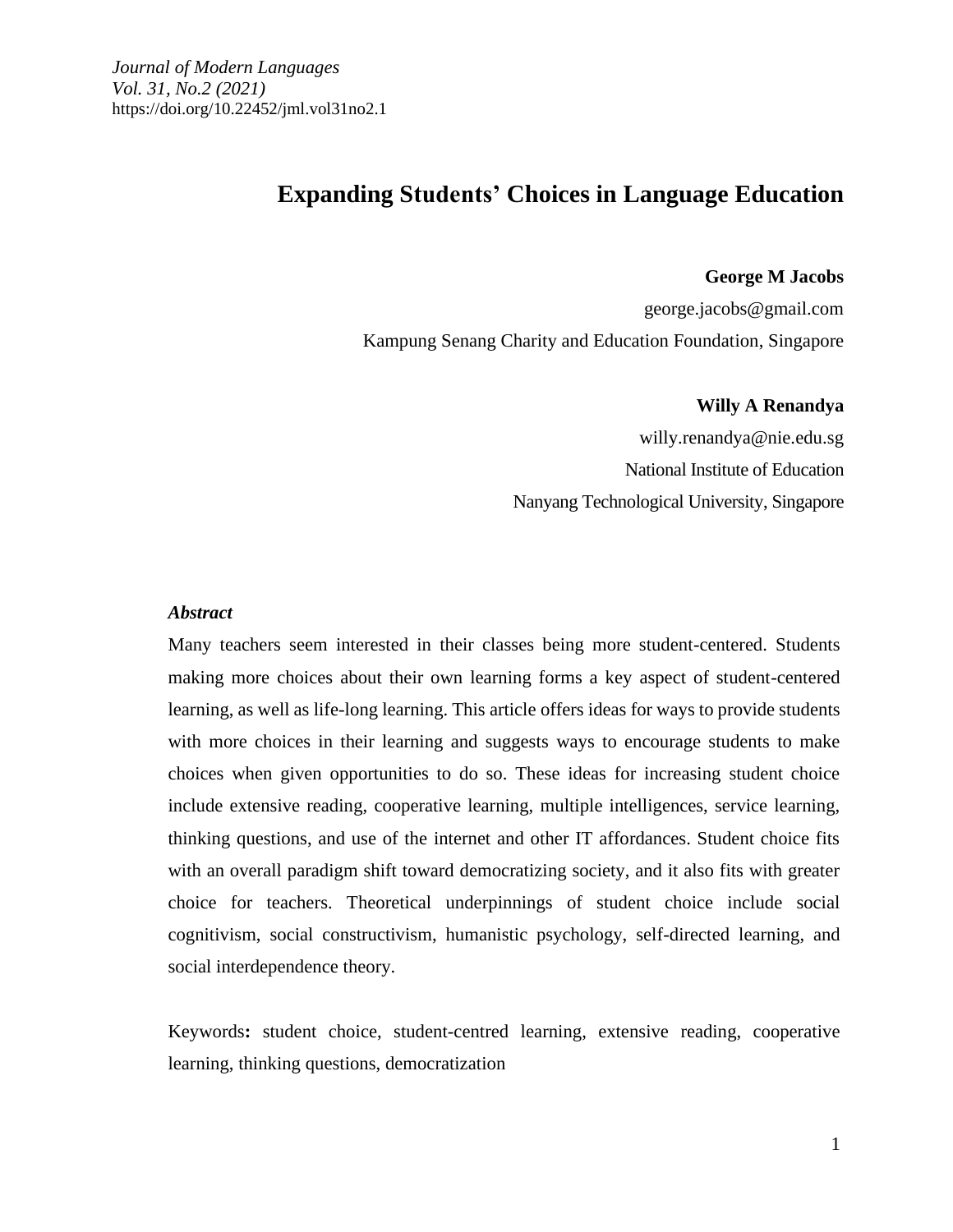# **1. Introduction**

Student-centered learning (SCL) (Lancaster, 2017) seeks to facilitate a more active and more powerful role for students in their own present and future learning. SCL can be seen as integral to a paradigm that links and overlaps with a range of widely-accepted perspectives on learning (Jacobs, Renandya, & Power, 2016), including social cognition – the idea that in coordination with others, people select, comprehend, and remember information - (Di Vesta, 2017), social constructivism – the related idea that people construct their own understanding rather than absorbing information from teachers and others - (Brown & Duguid, 2017), humanism – the idea that emotions and personal relations play an important role in learning - (Milhollan & Forisha, 1972; Rogers, 1969), transformative education – the idea that education performs an essential function in changing society for the better - (Kincheloe, 2012), self-directed learning – the idea that education works best when each person is essential to shaping their own learning journey - (Knowles, 1975), and social interdependence theory – the idea that life is more fruitful and enjoyable when people see their outcomes as positively correlated with those of others (Johnson & Johnson, 2009).

SCL champions greater choice for students. These choices can be exercised in many aspects of learning, including what is studied, how, when, where and with whom it is studied, and how learning is assessed. The purpose of the present article lies in joining with readers to brainstorm openings for students to exert greater choice in language learning and teaching, although the discussion is clearly relevant in education more widely. A shorter section near the end of the article briefly addresses teachers' choices and links greater power for teachers with the same overall paradigm that facilitates greater power for students. The article's main topic of expanding student choice must be prefaced by two areas of discussion: (1) discussion of constraints on choices in life generally and on choices open to all stakeholders in education, not just students; and (2) discussion of the benefits of greater student choice.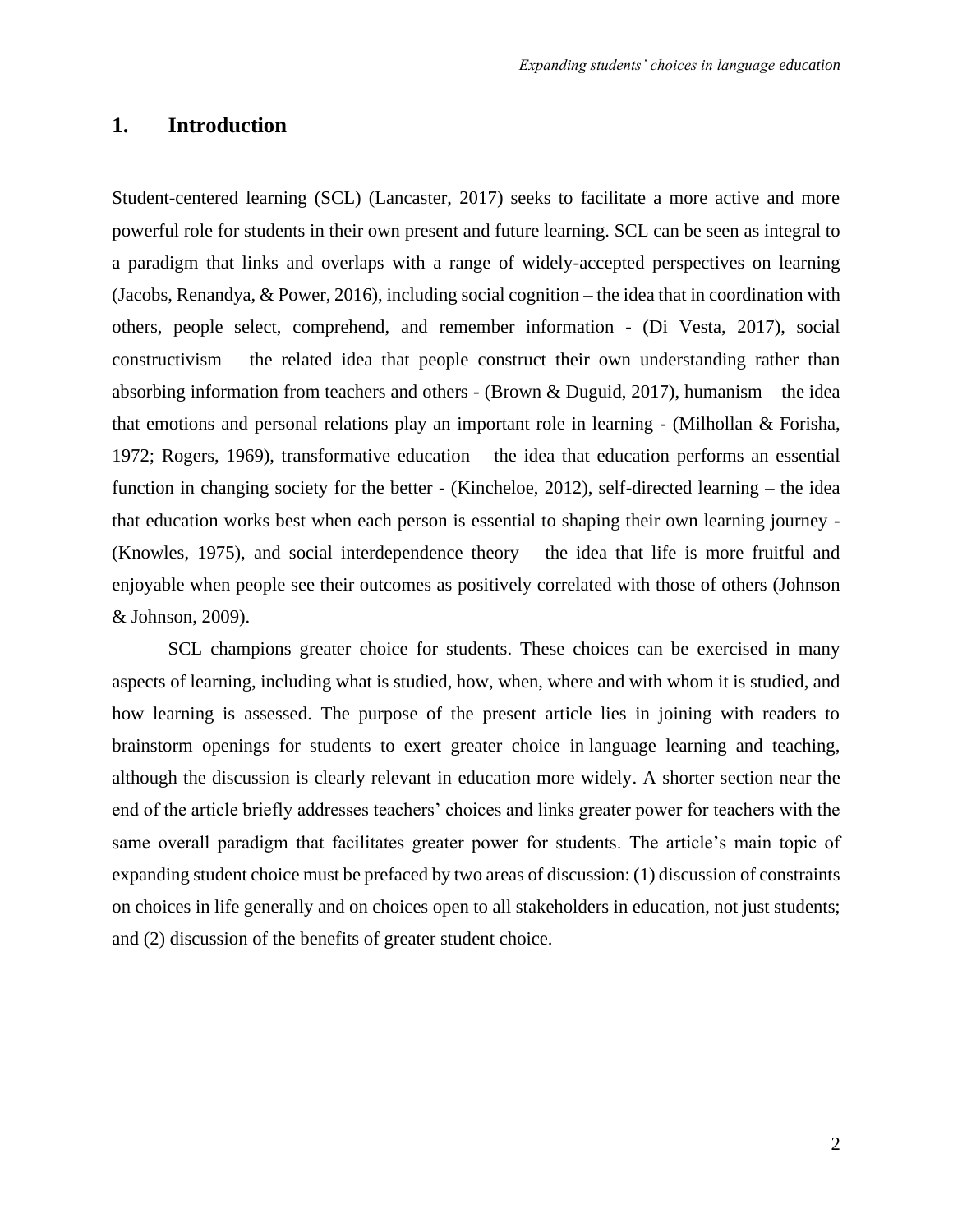### **2. Constraints on Choices**

Researchers in the areas of economics and management (Goldratt & Cox, 2016; Kahn et al., 1987; Tversky et al., 1988) have discussed how people's choices in many areas of life are constrained by various factors. For instance, people may have many choices when searching for a home in which to live, but those choices are constrained by such factors as the location, size, quality, and price of the available dwellings, not to mention differences of opinion and circumstances among co-occupants, such as family members, and competition with others who are also seeking housing.

Similarly, in education, people also face constraints on their choices. Most severely, millions of students face constraints on their ability to muster the physical and mental wherewithal to study. These students include those with special needs, such as being legally blind or suffering from muscular dystrophy. Similarly, billions of people lack the food, clean water, and sanitation facilities needed to study (UN, 2020). As a result, millions of children die annually from these deficits, not to mention those who fall victim to irreversible stunting of their mental and physical capacities due to a shortfall in these education prerequisites. Even when students escape the aforementioned constraints and are ready to participate in formal education, other constraints may cruelly restrict their choices (UNICEF. 2020). For instance, especially in the case of adults, funding and culture may deny them participation, e.g., although the literature on geragogy (education of senior citizens) grows (Council for Third Age, 2021), many seniors lack the funds to pursue lifelong learning, not to mention facing traditional views that education stops for people after their teens and twenties.

Extensive Reading (ER) (Nation & Waring, 2019) programs provide examples of constraints faced even by students who are able to attend schools and other education institutions. In ER, students read large quantities of materials. The reading level of these materials usually approximates students' current reading levels. However, a number of constraints restrict the reading materials students have at their disposal. Students normally can only read books that their teachers have approved, but the books teachers can approve are limited by the funds allotted to teachers by administrators at the school level or higher. Furthermore, administrators are constrained by the education budgets approved by government bodies, school boards, etc. Family members can also play a role in increasing the reading materials available to students, but these stakeholders are also constrained by such factors as finances, access to reading materials, and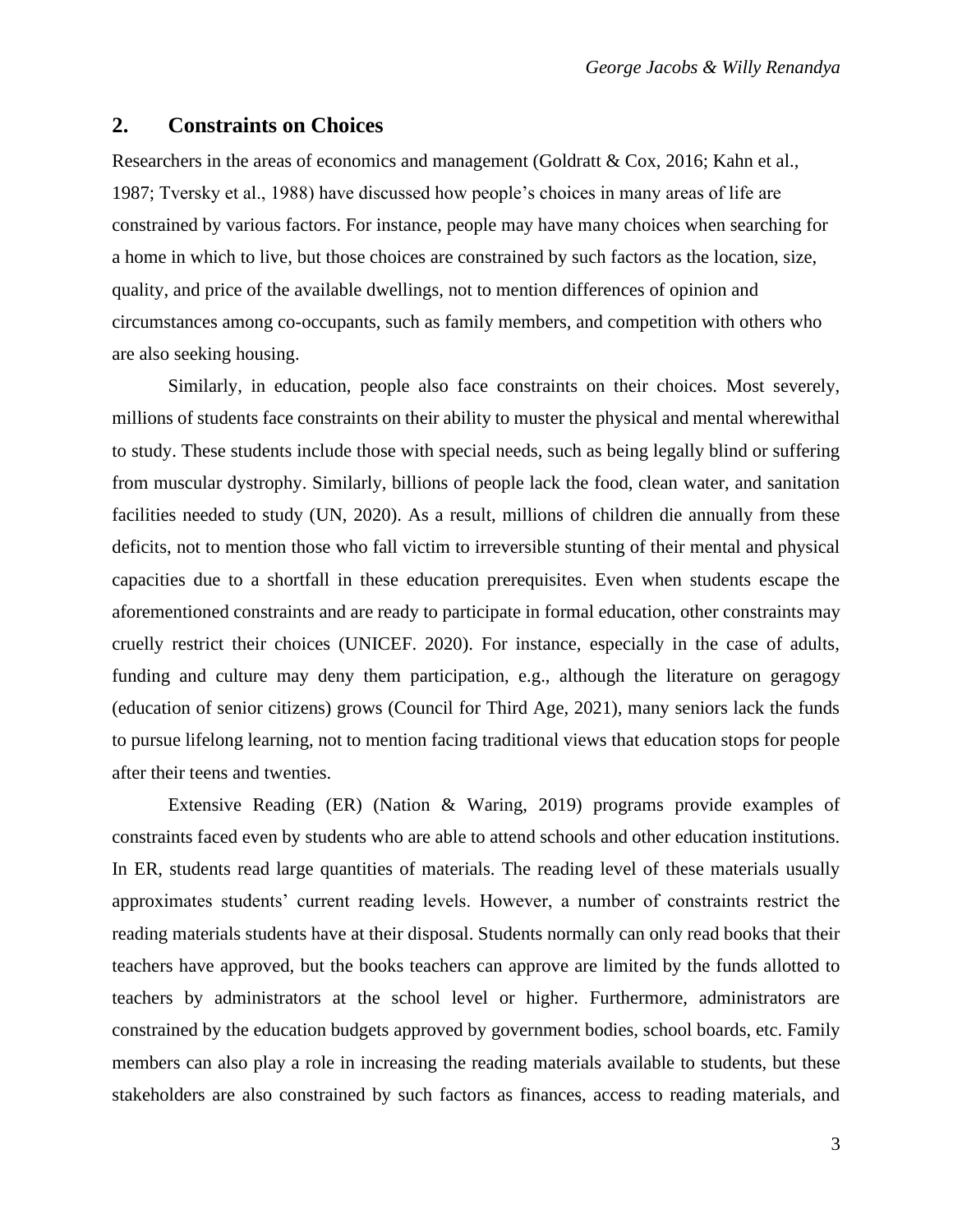knowledge of reading materials, especially when family members lack proficiency in the language of focus for a particular ER program. Other constraints on reading materials include censorship of materials that may be viewed as inappropriate for students (Zilonis & Swerling, 2020), and the lack of materials from particular contexts, e.g., for English language ER programs, many books may be available from English native speaker countries and cultures, with far fewer available from other countries and cultures. Happily, the literature on ER proposes a range of options for overcoming, at least partially, the above constraints, e.g., to provide more locally-themed reading materials, students, teachers, and others can create ER materials, and governments, etc. can support the development of local publishing industries (e.g., Singapore Book Council, 2021).

To conclude this section on constraints on choices, it should be stated that choice, as with many other areas in life, exists not as a matter of either/or. Instead, choices reside along continua. For example, when choosing materials to read for their ER program, students face the constraint that the materials they can choose from are limited in many ways, including the quantity of books available and the variety of books in terms of genre, topic, useful background schema (e.g., will knowledge of holidays celebrated in a particular culture increase the comprehensibility of a book), and language level.

### **3. Potential Benefits of Greater Student Choice**

Why should students have more choices? Firstly, the same paradigm that supports SCL also supports empowerment of people across the spectrum of society. Of course, with this power comes the responsibility to take into account the greater good. The paradigm from which SCL emanates (Jacobs & Farrell, 2001) holds that people should have choices in the way their society works. While views differ as to how those choices should be exercised, gone are the days when the divine right of omnipotent and all-knowing emperors, queens, etc. is seen as legitimate. Furthermore, while slavery still exists (e.g., Ng, 2020), it exists only in the shadows, not legally.

A second rationale for greater student choice emanates from the concept of lifelong learning, i.e., that people need to continue learning throughout their lives, as society continues to change. In the words of an African proverb, "Those who stop learning are like the living dead." To fulfill the responsibilities that come with the power that people hold, people need continually updated knowledge and skills to make informed choices for themselves and others. Further evidence of the need for lifelong learning comes from the concepts that now in the third decade of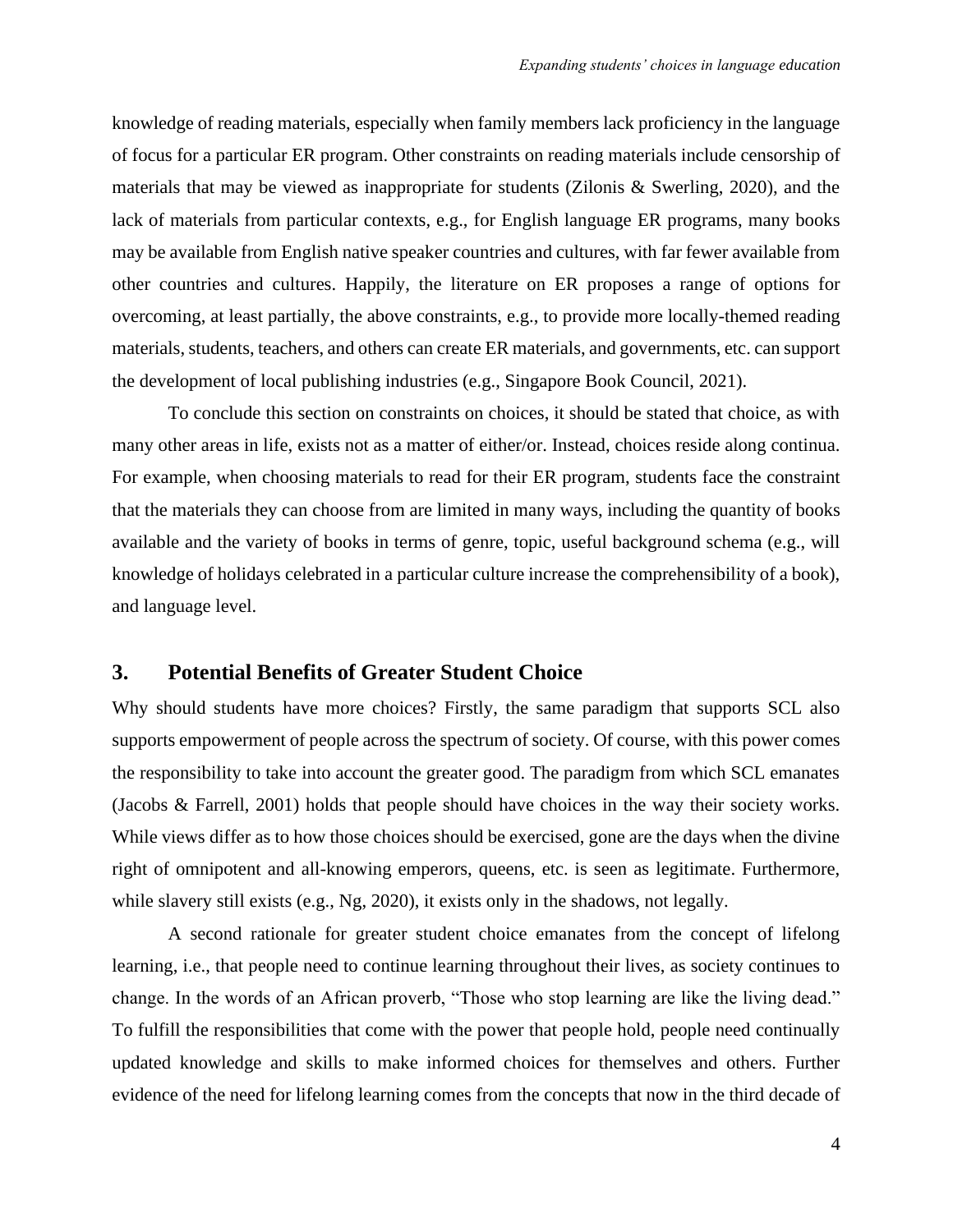the 21<sup>st</sup> century, society finds itself in the midst of the Fourth Industrial Revolution (Oke  $\&$ Fernandes, 2020). In this Industrial Revolution 4.0, forces, such as artificial intelligence, robotics, nanotechnology, and quantum computing, are disrupting many aspects of society for better or worse, and to be knowledgeable, active participants in these changes, people need to be ongoing learners. The Climate Crisis, for example, constitutes one disruption that affects society mostly for the worse.

Exercising wise choices demands more than knowledge; another prerequisite are the thinking skills to apply that knowledge constructively. For instance, too many people are deficient in the ambiguity tolerance (Hancock & Mattick,  $2020$ ) – ability to cope with lack of clarity, simplicity, and transparency - to deal with the complex issues people face on personal and societal levels. Too many people prefer to surrender their choices rather than exercising them (Fromm, 1994). Too many people prefer to view our grey world only in the colors of black and white, seeing controversies as you're-100%-wrong-while-I'm-100%-right. Instead, making responsible choices demands thinking skills. By providing students with more choices in their education, SCL prepares students with the willingness and ability to make choices in other aspects of their lives. The next and longest section of this paper looks at what already happens in some learning contexts to increase student choice, in the hope that these existing instances of student choice will inspire teachers and students to try out and share more ways of expanding student choice.

### **4. Where Students Can Makes Choices**

Many teachers want to move closer to the student-centered end of the teacher-centered / studentcentered continuum. Thus, they want to provide their students with more choices, and these teachers are ready to guide students to make carefully considered choices. The current section of this article offers ideas for where students can make choices.

#### **4.1 Extensive reading**

Extensive reading (ER) (Extensive Reading Foundation, n.d.c) is a SCL method, which was discussed earlier in this paper in the section on constraints on choices. Research suggests that ER promotes not only gains in reading proficiency but also gains in vocabulary, writing, spelling, listening, and background knowledge (Krashen, 2004). Many choice points arise when students do ER. These include choosing which books to read.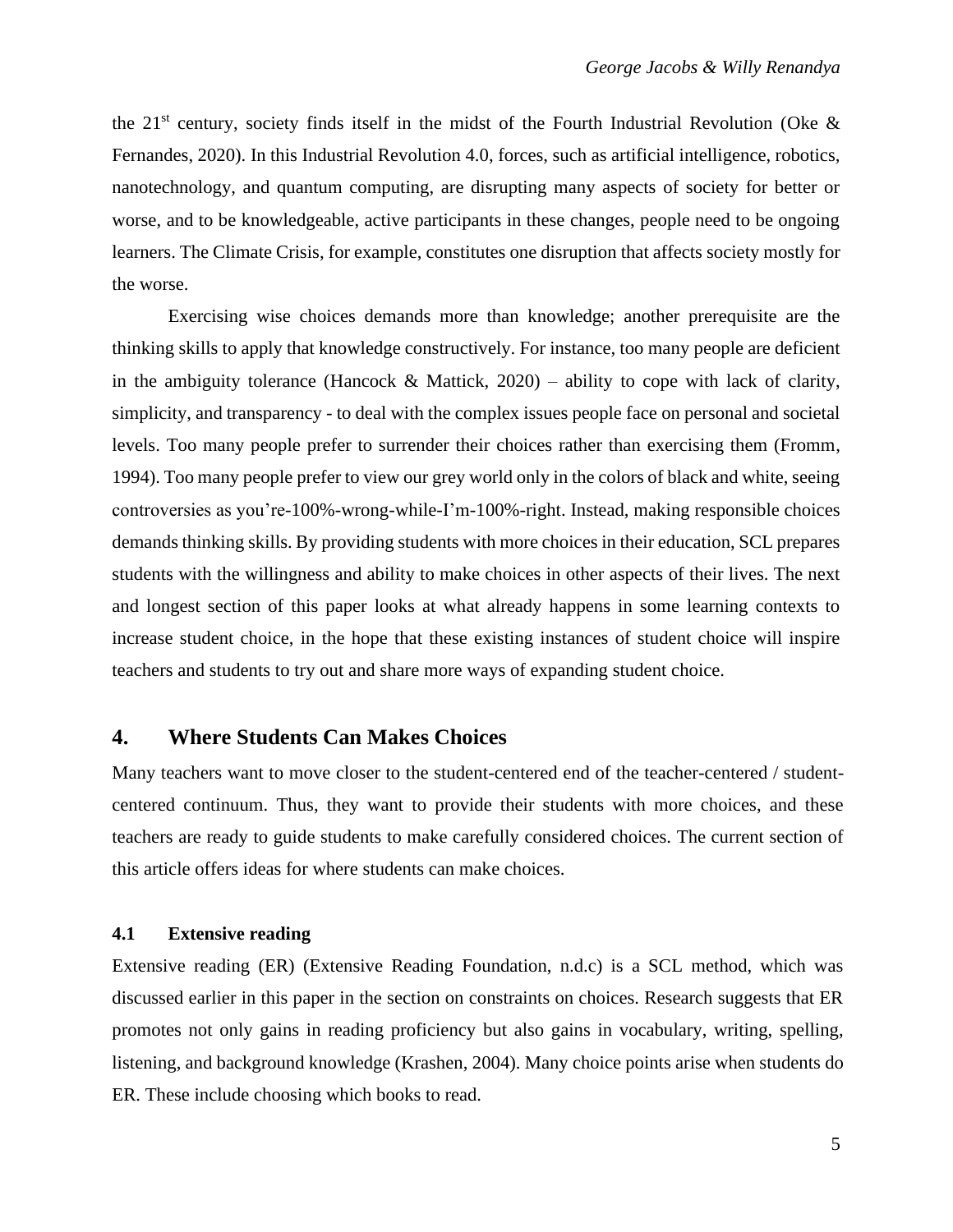### **4.2 Book choice**

Students can individually choose which books to read. In this way, books can fit each student's individual interests. Furthermore, if students choose a book and after reading it for a while, they decide it is not the best book for them at the present time, they can return the book unfinished and choose another. The 5-Finger Test (Extensive Reading Foundation, n.d.a.) helps students choose more wisely. The steps in the 5-Finger Test are as follows:

- a. Students select a book or other form of reading material and open it to any page.
- b. They begin reading, and each time students encounter an unknown word, they put one finger from one hand on that word.
- c. If they use all the fingers on that one hand before finishing the page, the book may be too difficult at this time.
- d. If they use two or three fingers, the book may be at the right level for them, although there may also be benefits from reading materials with fewer challenges (Namaziandost et al., 2019)

Of course, flexibility must prevail. Perhaps the randomly selected page was not representative of the entire book. Or, perhaps the book is of great interest to a particular student. Therefore, they are willing to invest the time needed to look up many of the words in that one book. For example, many years ago, the nephew of one of this article's authors wanted to watch the film *Jurassic Park*. His father said he could watch the film if he first read the book, which the boy did, despite the fact that the book most likely would not have passed a 5-Finger Test, if the boy had conducted the test back then. This anecdote serves as a reminder of the need for flexibility as to choice points.

### **4.3 Everyone reads the same book**

Another ER example of flexibility at choice points can be seen in the use of whole-class reading (Extensive Reading Foundation, n.d.b). In the case of whole-class reading, the entire class reads the same book, rather than each student reading a different book. Of course, student choice points exist even with whole-class reading, as students can have a voice in choosing the book that the whole class reads, not to mention other matters to be discussed later in the ER subsection of this article. Advantages of occasional use of whole-class reading are:

a. Teachers and students can share reading strategies.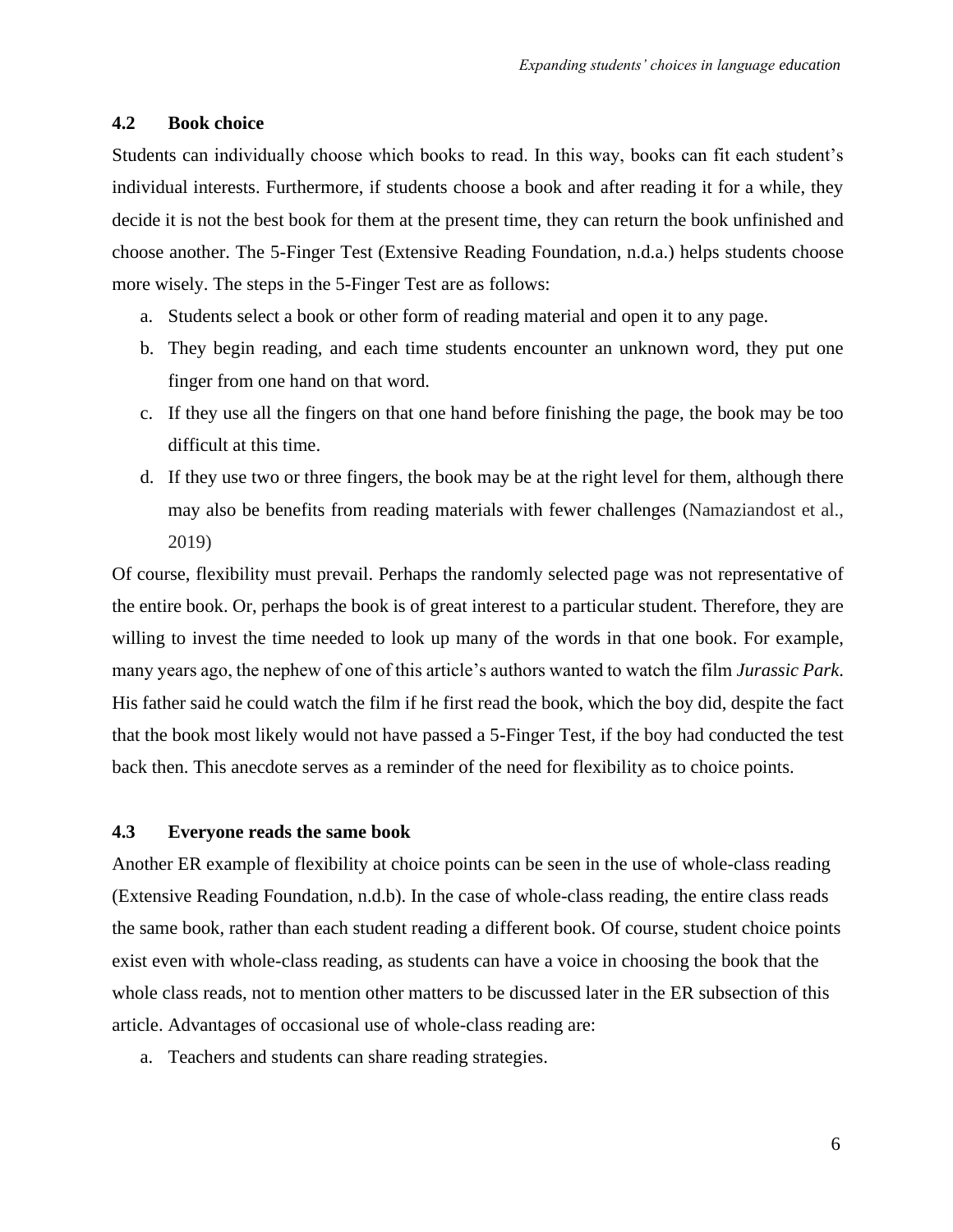- b. Students new to ER can become comfortable with reading and discussing entire books, rather than the short texts which often dominate language textbooks.
- c. The entire class can build their background knowledge of books, characters, genres, and writing techniques which may prove useful when doing individually-chosen reading.
- d. The whole class can discuss important themes (e.g., character traits) or language features (e.g., the use of polite and peaceful language) of the book.

Something of an intermediate position between whole-class reading and individually chosen books can be provided by the use of literature circles (Herrera & Kidwell, 2018), also known as book clubs (Jocius & Shealy, 2018; Lewis & Zisselberger, 2019). In literature circles and book clubs, groups of students select books to read and dialogue about. With this intermediate position, in addition to negotiating book choice with their teachers, students also negotiate with peers.

#### **4.4 Post-Reading Activities**

Another choice point in ER arises in the matter of whether or not students should do post-reading activities, i.e., activities after they have finished a book. For example, students might write a short piece about their favorite character in the book they recently finished. Or, a class can construct a paper dragon on the walls of their classroom, with each scale in the dragon's body containing brief information about a book that one of the class members has read. The more books the class reads, the larger the dragon grows.

M-Reader (Rajabpour, 2020) provides an automated system of short right/wrong answer tests for thousands of graded readers, i.e., books specially designed for readers at different levels of language proficiency. M-Reader provides teachers and students with ways to monitor how much reading students are doing and their comprehension level. It can also supply data when seeking to justify ER programs to administrators and other stakeholders.

A wide variety of post-reading activities exist, and lists of these activities can be presented to students in the form of a menu from which they can select. In addition to monitoring student reading progress, post-reading tasks can:

- a. Offer students ways to tell peers about the available books, thereby providing guidance on which books to read or perhaps avoid.
- b. Offer students opportunities to think more deeply about books.
- c. Motivate students to read carefully and check their understanding.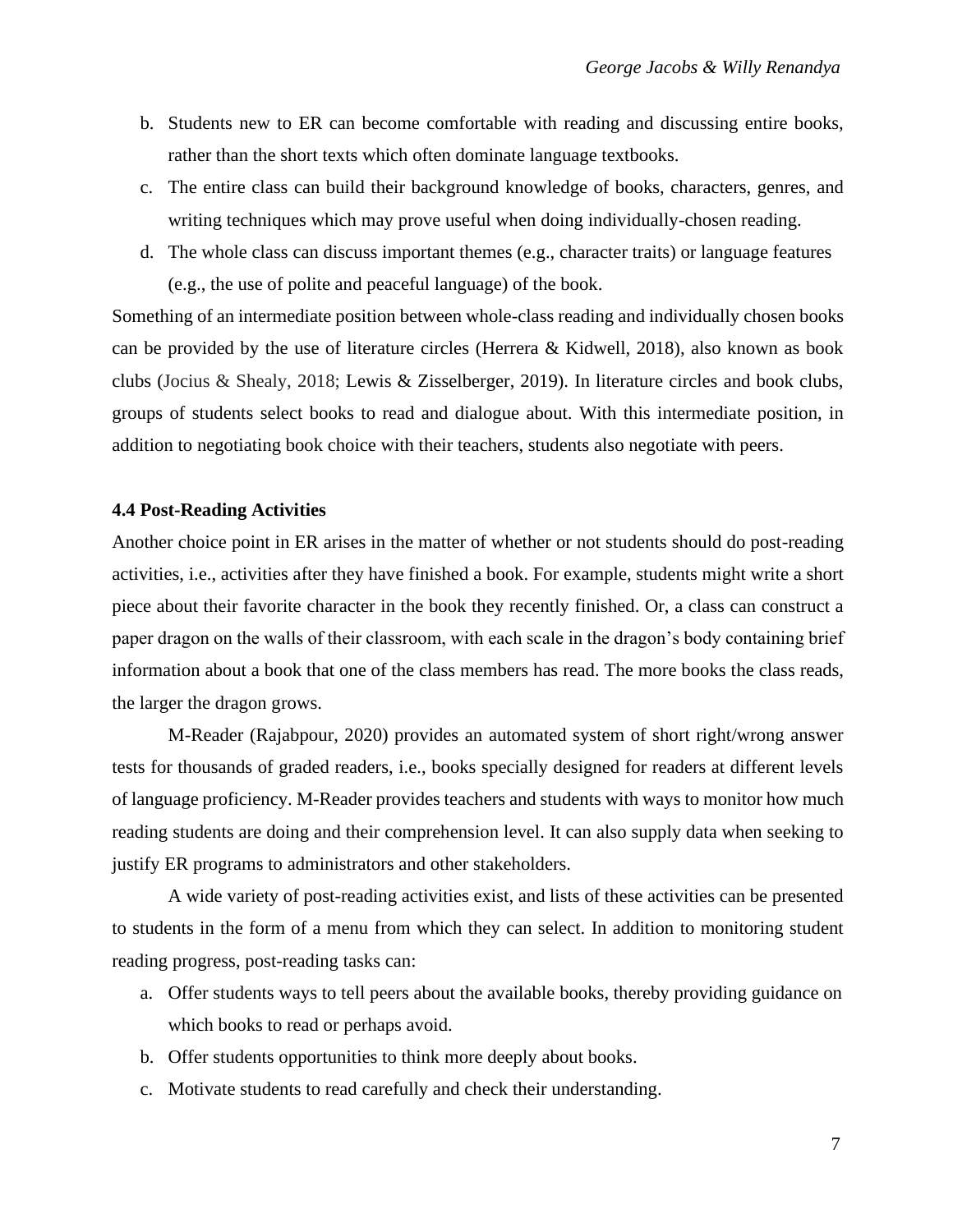d. Motivate students to read more books on the same themes and genres or by the same authors.

The above notwithstanding, some guidance on ER suggests that post-reading activities be avoided, as students may view them as onerous and, as a result, seek to avoid doing ER in order to escape doing the tasks. Indeed, many controversies exist on this topic (Meganathan, 2020), with some suggesting that post-reading activities should be small and enjoyable and not require much time to do, and others arguing that the best post-reading task is to choose another book and start reading it.

# **5. Cooperative Learning**

Cooperative learning (Jacobs et al., in press) offers another SCL method widely used and researched in many areas of education. In cooperative learning (CL), also known as collaborative learning, students work together in small groups of usually 2-4 members. Two key principles of CL are positive interdependence and individual accountability. Positive interdependence represents a feeling among group members that their outcomes are positively correlated, i.e., that they sink or swim together. Individual accountability represents a different feeling, i.e., that everyone should do their fair share toward the accomplishment of their group's goals. Thus, while positive interdependence provides group members with a supportive environment, individual accountability fosters pressure for everyone to live up to their responsibilities to their group.

In teacher-centered environments, peer interaction may often be discouraged, e.g., traditional classroom rules state that students should keep their eyes on their own papers and should not talk to their peers, only to their teachers. Thus, teachers are the center of attention and are authorized to play a multitude of roles which are off limits to students. Of course, playing these roles brings with it many choices for teachers to make. These teacher-only roles include assessing student work, deciding what will be assessed and how the assessment will be done, deciding what will be studied and how it will be studied, reminding students about their tasks, encouraging students to participate in discussions and other activities, asking students questions, keeping track of time, checking that students understand, thanking students, providing help and comfort to students who are having difficulties, and addressing conflicts among students.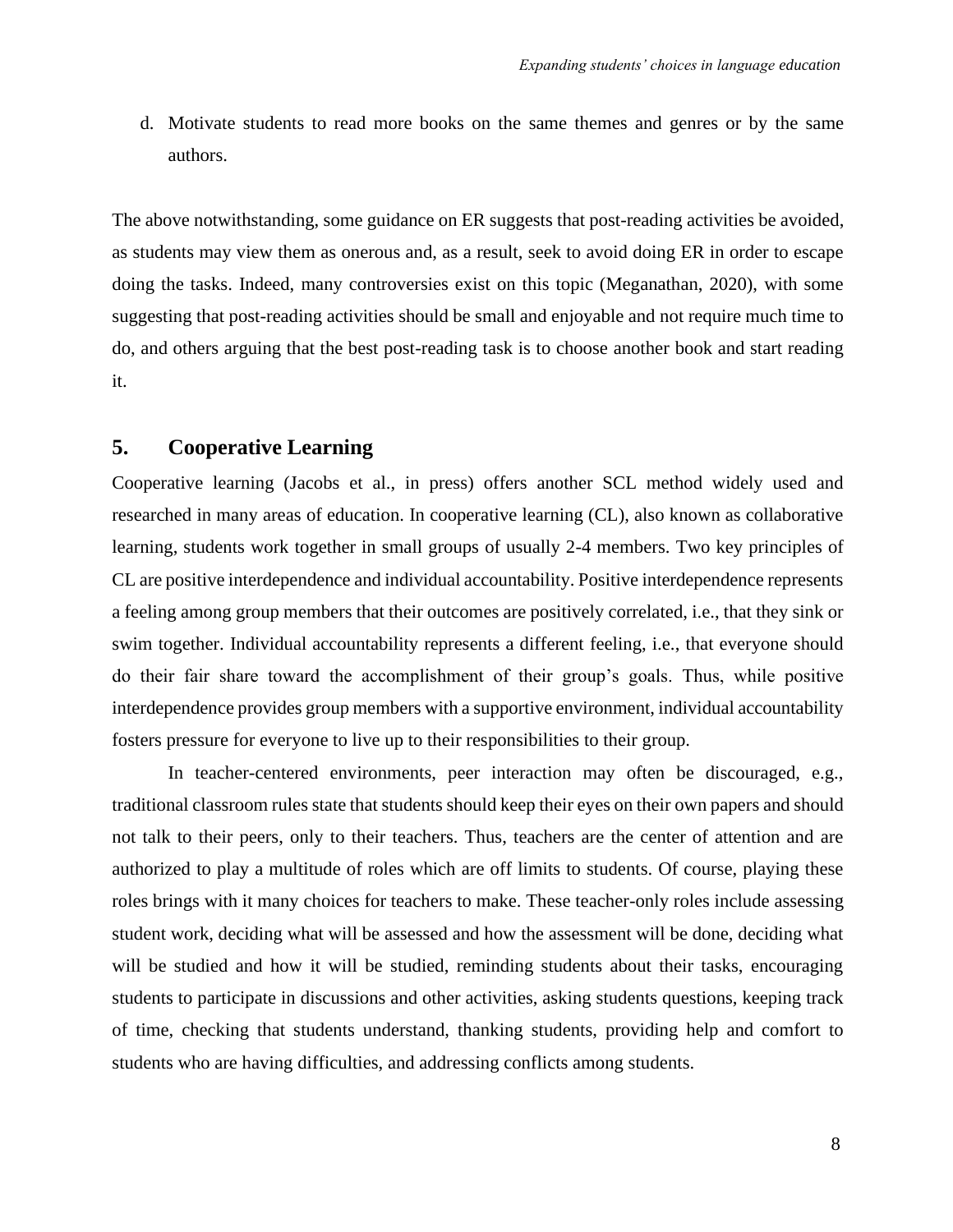In contrast, when students learn via CL, every single one of the above roles can, in coordination with teachers, also be played by students, and the choices involved in playing those roles can be exercised by students. For instance, students can assess each other, although teacherand self-assessment remain important. Choices involved in peer-assessment include not just deciding on the quality of peers' work, but also choosing how best students can share both their positive and negative feedback with peers, as well as what, if any, steps might be useful after assessments have been delivered, e.g., in the case of positive assessments, students can consider what to do next to continue improving. Another, simpler example of the choices students need to make when making choices that normally fall to teachers surrounds monitoring time constraints. For example, how best can timekeepers encourage groupmates to be more on task so as to finish punctually. Or, in the case of groups finishing too early, what can they do to usefully employ the remaining time.

One misconception about CL arises from an either/or view of learning methods. Just as the teacher-centered / student-centered distinction should be viewed as a continuum, not an either/or dichotomy, with CL, students are not always talking and otherwise communicating with peers while teachers remain silent. Instead, at least three learning modes co-exist: students sometimes work alone, teachers sometimes lecture, show videos, or otherwise take centerstage, and students sometimes engage in peer interaction. Additionally, CL often takes place in collaboration with the other SCL methods discussed in this section, e.g., ER, and a wide variety of choice points can be seen in these collaborations of students and methods. Yet still other SCL methods (e.g., inquiryand problem-based learning) typically involve students working in CL groups.

### **6. Multiple Intelligences**

Multiple intelligences (MI) (Gardner, 1993) presents another SCL view of education. Indeed, the originator of MI was also a champion of cognitive psychology, in contrast with behaviorism, a view of learning that supports teacher-centered learning (Gardner, 1987). The reason that the word "intelligences" is plural, rather than singular, lies in the belief that multiple ways, eight at present count, exist for humans to be smart. These eight intelligences are verbal/linguistic intelligence (preferring to learn via words and other language forms), logical/mathematical intelligence (preferring to learn with calculations and logic), visual/spatial intelligence (preferring to learn with art and other visuals including graphic organizers), musical/rhythmic intelligence (preferring to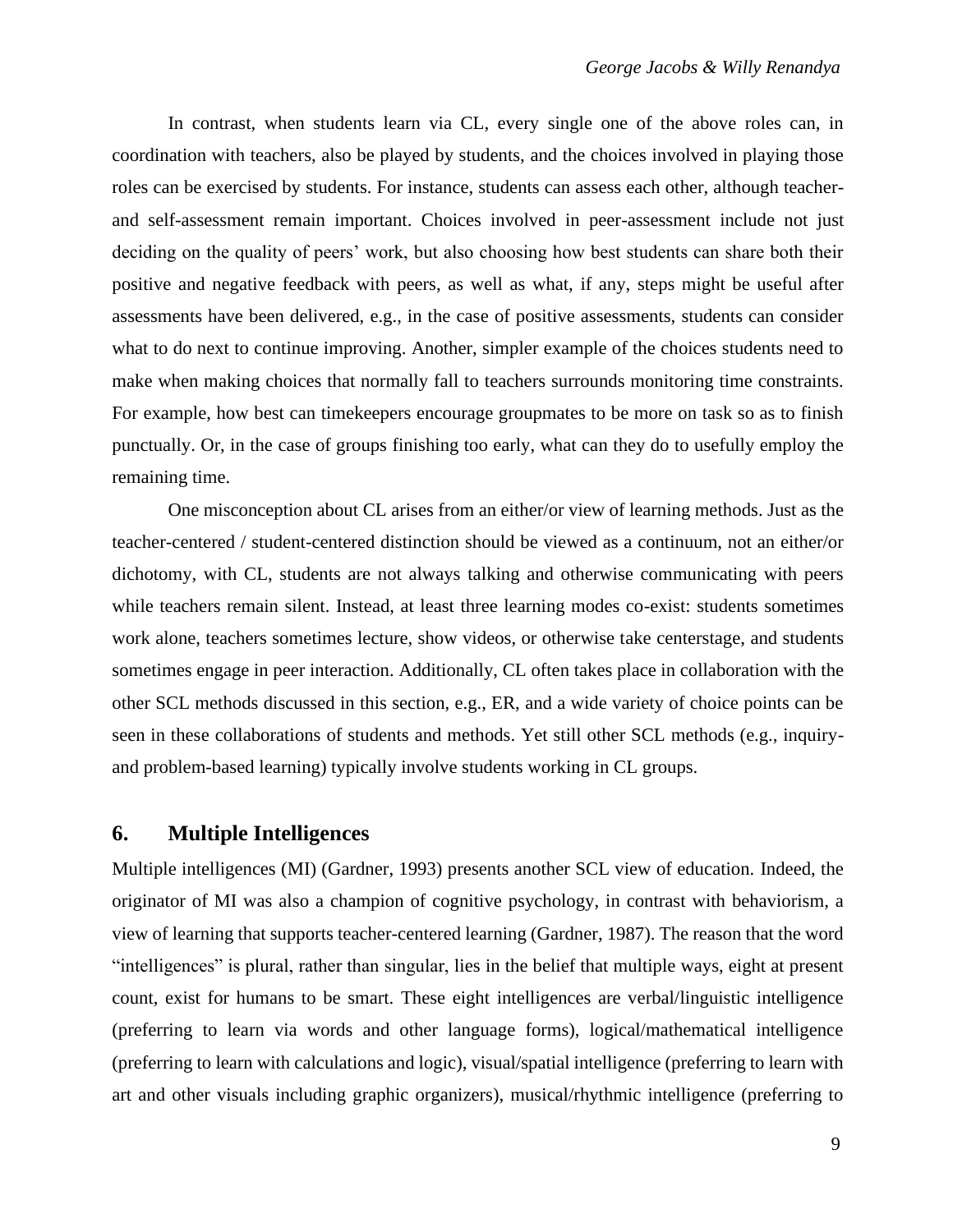learn with music and rhythm), bodily/kinesthetic intelligence (preferring to learn via hands-on activities, skits, and gestures), naturalist intelligence (preferring to learn by observing, categorizing, being in natural settings, and showing concern for nonhuman animals), intrapersonal intelligence (preferring to learn with time for reflection and planning, and to consider one's strengths and weaknesses), and interpersonal intelligences (preferring to learning in social settings, such as CL).

MI espouses a positive view of education, stating that everyone is smart, and that everyone can become smarter. Each student has their unique intelligences profile, a mix of all the above eight intelligences. Three goals of MI (Armstrong, 2017) advocate that (1) sometimes each student learns in their preferred ways; (2) sometimes each student learns in less preferred ways, allowing them to grow in less preferred intelligences; and (3) students celebrate being able to learn with and from classmates with intelligence profiles that differ from their own. Unfortunately, most instruction and assessment highlight only two intelligences: verbal/linguistic and logical/mathematical. To achieve MI's three goals, more choice points are necessary as to how students learn and how they display their learning.

Fortunately, online learning offers many additional choices to students who prefer to learn and to be assessed via a greater variety of intelligences. For example, for topics in Nutrition, in addition to learning via textbook reading and standard lectures and by calculating the mix of nutrients in a particular meal, students can also learn and be assessed via various less-used intelligences (although Armstrong and others do not suggest that every lesson must feature all eight intelligences).

- a. Visual/spatial intelligence videos showing the nutrients being processed and distributed in a human body.
- b. Musical/rhythmic intelligence creating songs that highlight key ideas in nutrition and then performing the songs for others with instruments and movements.
- c. Bodily/kinesthetic intelligence doing role plays that bring to life main points from the curriculum; inventing hand symbols, similar to the heart hand symbol popularized by the musician Taylor Swift.
- d. Naturalist intelligence using double bubble maps a form of graphic organizer (El-Muslimah, 2021) to categorize nutrients; in regard to food sources, doing observation of the differences in the lives of hens living in an animal sanctuary and hens living in a large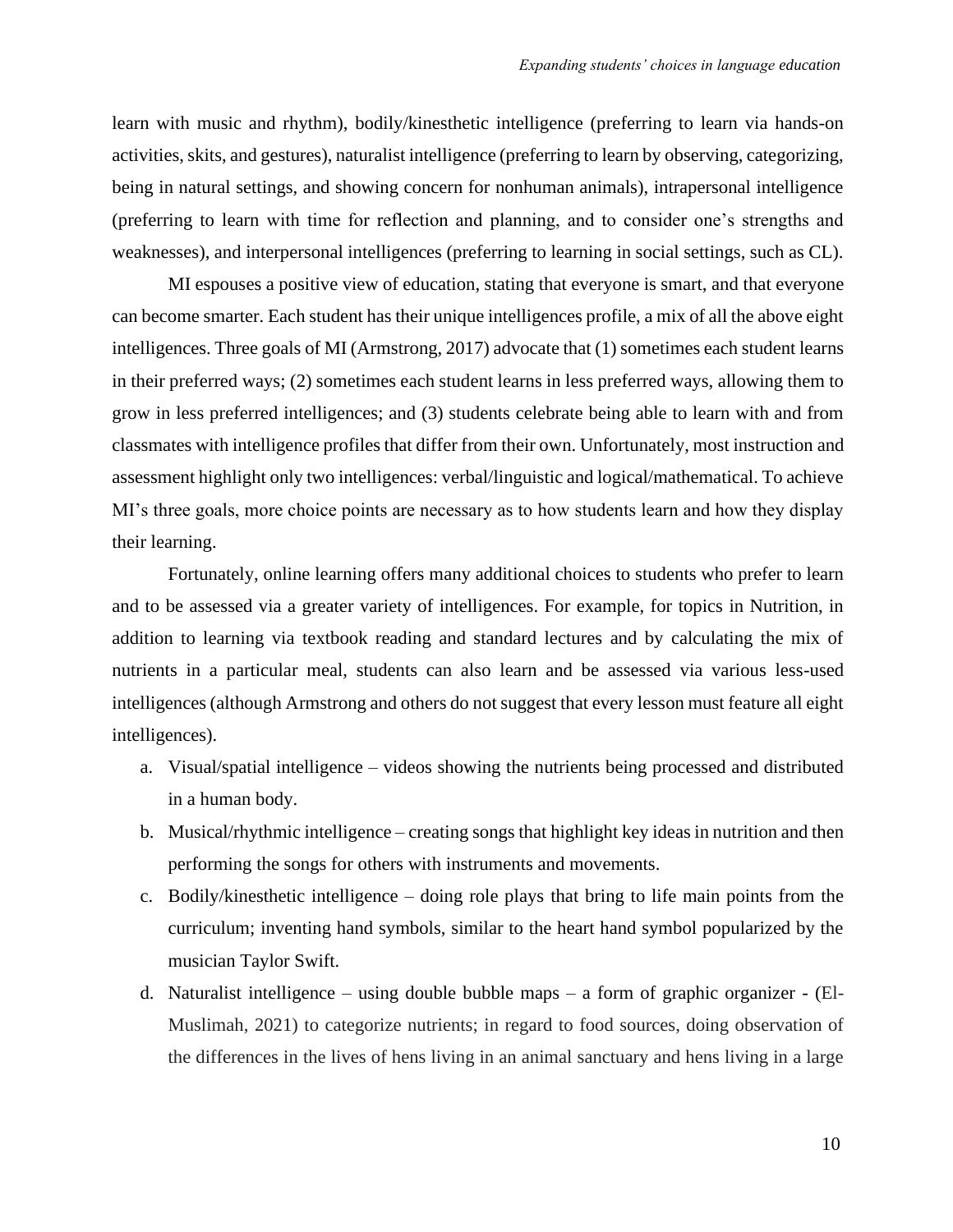CAFO - (National Association of Local Boards of Health, 2010) - (Confined Animal Feeding Operation)

- e. Interpersonal intelligence interviewing people with nutrition-linked ailments, such as diabetes; designing a nutrition program that diabetes sufferers are likely to follow. (Note: the sequence of the two activities here follows that recommended by Covey (2004), i.e., before seeking to be understood, first seek to understand.
- f. Intrapersonal intelligence keeping a diary of one's diet (Jimoh et al., 2017) and the nutritional strengths and weaknesses of that diet; reflecting on why the diary writers chose to study nutrition.

### **7. Service Learning**

Language teachers can collaborate with students to reach out beyond their classrooms. One form such outreach can take is known as service learning (Lake & Adinolfi, 2017). Service learning fits with the transformative approach to learning, going back at least to Dewey (1897). It involves the combination of students doing service to others and also learning content and skills relevant to their school curriculum. In the language curricula, this curriculum learning often occurs via the keeping of reflective journals (Lypka, 2018), and teachers can reflect in concert with their students, especially on the learning that takes place in the outreach part of service. Examples of service learning projects include tutoring low achieving younger students, teaching ICT skills to seniors, helping seniors create their memoirs, and encouraging other people the students' age to adopt greener behaviors, such as transitioning toward alternative protein foods, including meats made from cultivated cells of chickens (Good Food Institute, 2021).

Liss (in press) described one especially noteworthy service learning project done by her primary school students who had read the classic work, *Diary of Anne Frank* (Frank, 1947) and other works on the need for tolerance. The students had also experienced first-hand the need for tolerance. Over multiple years, Liss' classes set up a club, Tolerance Kids, which carried out a variety of activities with the goal of overcoming prejudice in its various forms in the school and in the world generally.

The club's most noteworthy project was the Bandage Project (https://www.kcra.com/article/sacramento-students-teach-community-about-annefrank/29098168#). The project was inspired by students' interest in the Holocaust (Hale, 2020),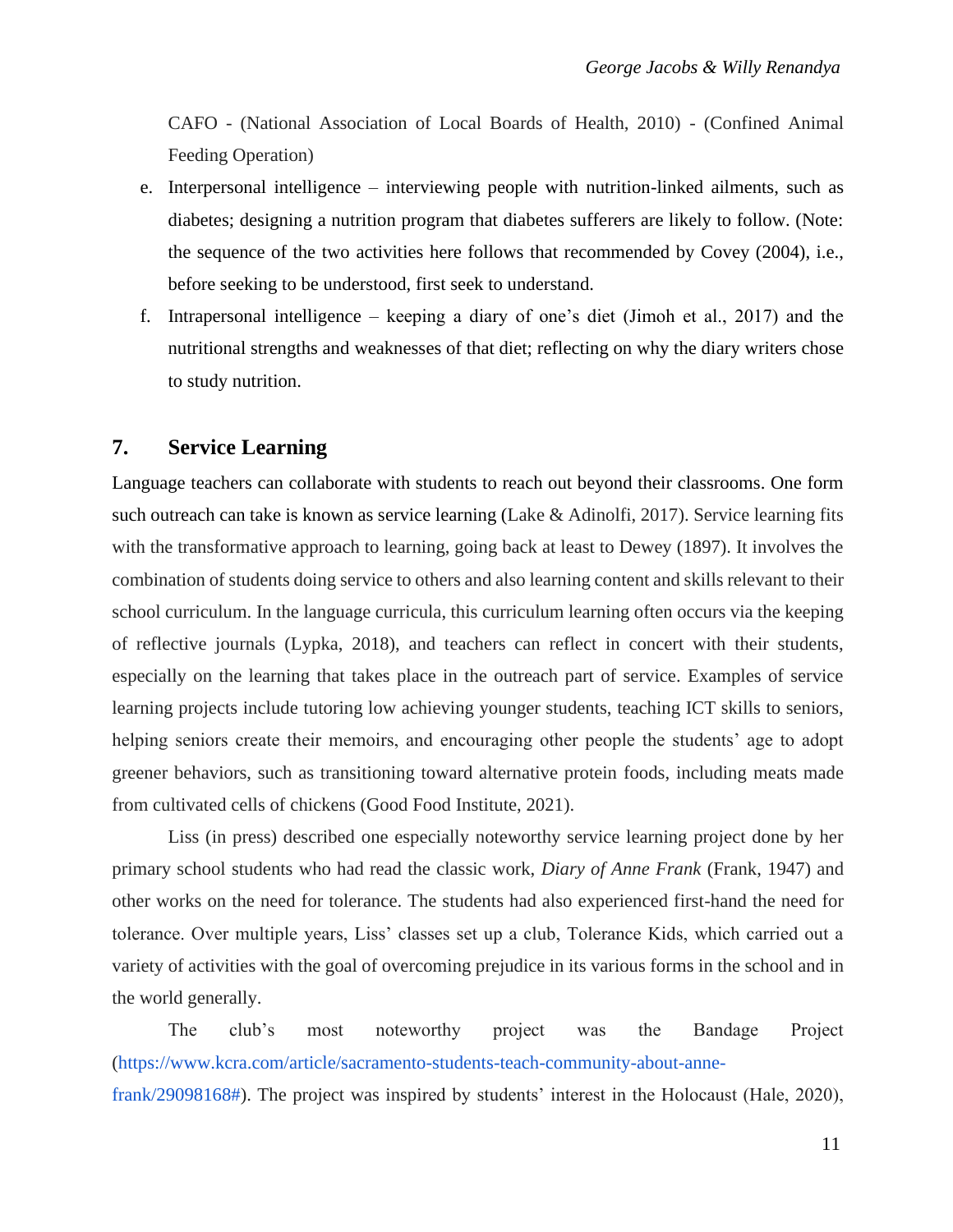i.e., the murder of people in concentration camps by the Nazis during World War II, and all the 11 million people who had lost their lives. The students "wanted to learn not only about the Jews, but the Polish Christians, Jehovah Witnesses, political prisoners, homosexuals, Gypsies and anyone involved**.** Students who never wanted to listen to a teacher, listened. Those who never participated in projects, participated" (Liss, in press). The students learned that 1.5 million children had been killed in the Holocaust. To remember them, the students launched an international appeal to collect 1.5 million bandages. After 11 years, in 2019, on what would have been Anne Frank's 90<sup>th</sup> birthday, they reached their goal.

How does student choice factor into the Bandages Project? After all, over 11 years, all of Liss' students worked on the same project. Where are the choice points? Yes, the entire class contributed to the same project, but each student could decide how they contributed, e.g., using language skills to communicate with schools in different countries and to publicize the effort. Most often, rather than the entire class doing the same project, students do projects in groups, thereby expanding the range of topics available. What if some students want to do projects in support of controversial causes, e.g., some students support vegan diets, whereas some of their classmates feel such diets lead to ill-health and want to do projects opposing veganism? Fortunately, cases of this sort provide opportunities for students, and their teachers, to develop tolerance for and appreciation of diverse perspectives (Johnson et al., 1996) and the ensuing discussions offer students chances to use language functions related to polite disagreement (Nguyen & Dao, 2021).

Service learning most often takes place in groups and constitutes just one of many forms of group projects. Problem-based learning represents yet another well-known mode of learning in groups (Fard & Vakili, 2018). Skill at cooperative learning, discussed above, is vital to successful completion of group projects regardless of the type of project. Examples of group disfunction were recounted by Ong (personal communication) who, at the time of the writing of this article is about to enter her final year studying Psychology at a well-regarded Asian university. Over her years in secondary and tertiary education, Ong has recounted to her uncle, one of the authors of this paper, an ongoing trail of disappointment in some of her groupmates who fail to enact the cooperative learning principle of individual accountability, i.e., not doing their fair share in the group effort. These disappointments have occurred despite the best efforts of Ong and her more diligent groupmates. Thus, another choice point arises. Rather than leaving the task of motivating students to teachers, in group activities, students must make choices about how to motivate peers. The easier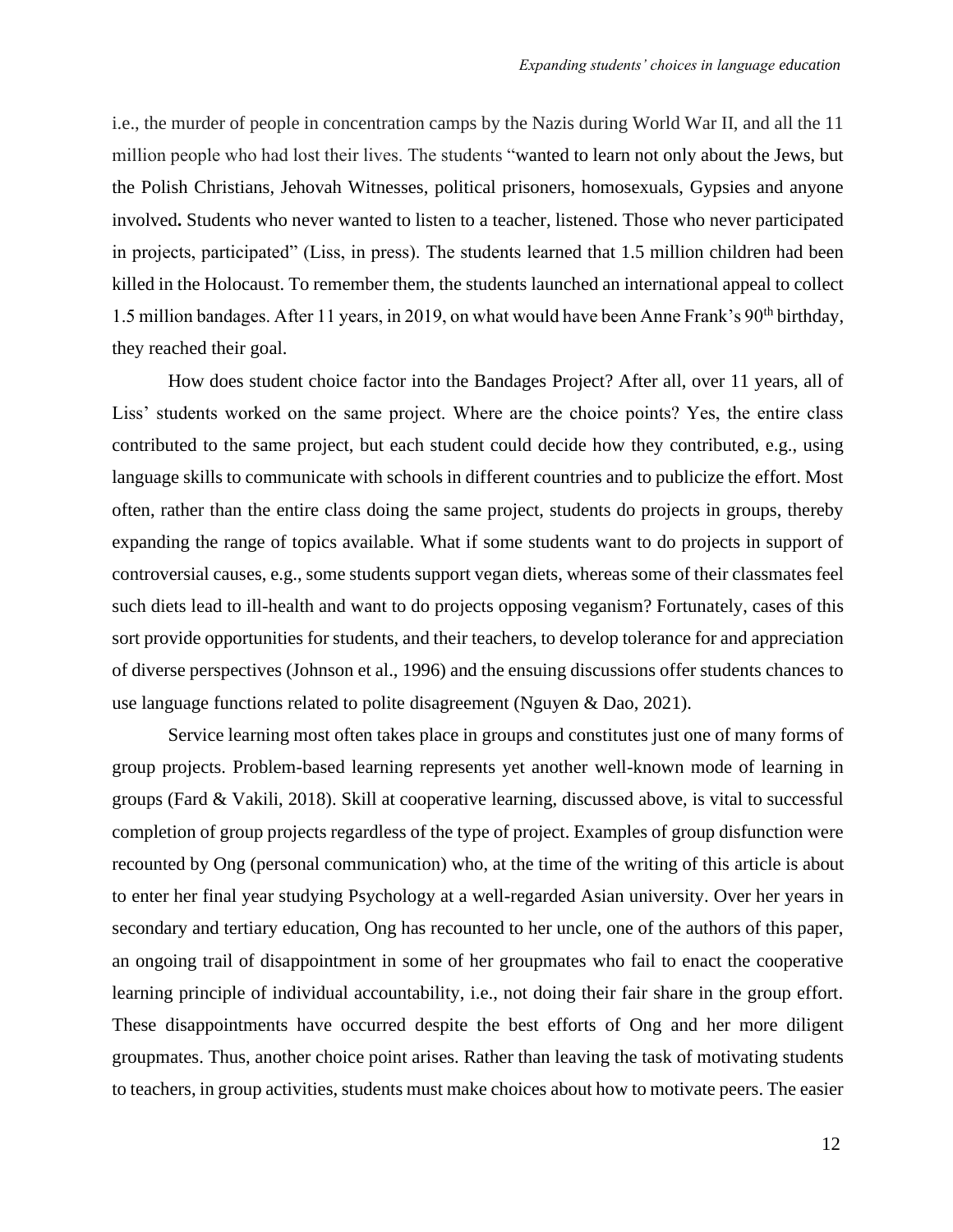route involves reporting errant groupmates to teachers, and Ong has, at least once, taken that approach. However, more recently she and other groupmates tried speaking to their groupmate to encourage greater participation, and in the process, perhaps all the group members learned about important choices in life: choices of strategies for motivating others.

# **8. Thinking Questions**

Thinking questions (Bloom et al., 1956), also known as higher-order thinking questions (Setyarini & Ling, 2019), as well as creative/critical thinking questions (Hiler & Paul, 2006), fit well with the theories underlying SCL, because such concepts as social cognition, constructivism, and transformational education (please see the Introduction section of this paper) posit that learning involves so much more than passively receiving information from teachers. Instead, students learn best when they actively process information by applying it to their own interests and needs, as well as those of others. Perhaps the easiest way to understand thinking questions contrasts them with retrieval questions. Retrieval questions ask students to retrieve information that they were previously given, for example, in a textbook or via teacher explanation. In contrast, thinking questions ask students to go beyond the information given (Bruner, 1973).

An example of a text retrieval question might be "What year did Singapore become an independent country," [Note: Singapore had been a British colony and then a part of what is now Malaysia.] when that information can be easily found in students' history textbook, and the teacher has mentioned the year on several occasions. A question that asks students to "go beyond the information given" might be, "In 1963, Singapore joined Malaysia but left after two years. What advantages might Singapore enjoy if it was still a part of Malaysia?"

The central point here lies in the fact that text retrieval questions usually have right/wrong answers, whereas thinking questions can have a number of possible good answers, thus offering students the ability to develop a greater number of possible answers. The quality of answers lies in the explanation given to support the answer. In other words, there can certainly be wrong, or at least partially wrong, answers to thinking questions. Returning to the question in the previous paragraph about Singapore remaining in Malaysia, a wrong answer would be, "If Singapore was still in Malaysia, more mangoes would grow in Malaysia, because 'Malaysia' begins with the letter 'm' and 'mangoes' also begins with 'm'.' "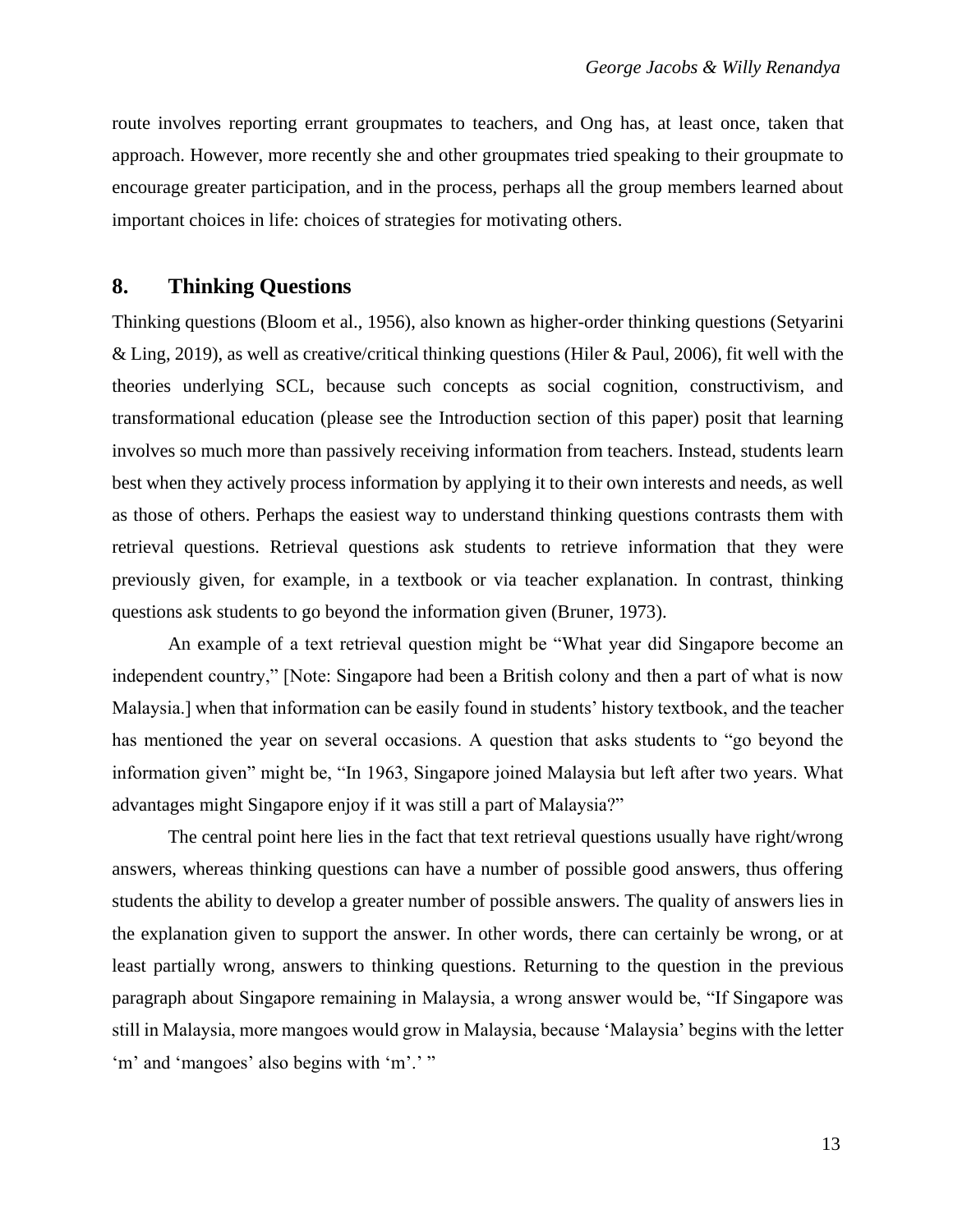### **9. Internet**

Use of the internet and related learning tools has increased due to a variety of factors, although access for some students remains minimal or even nonexistent (Jesperson & Dimova, 2021). Such tools, when available, greatly support SCL because language students become much less dependent of teachers for information about so many aspects of their learning, including finding information on topics of interest and learning skills that students deem important. Furthermore, as mentioned in the above section on Multiple Intelligences, the internet allows students to learn in many more ways. They can learn from textual, visual, or multimodal texts, either alone or in collaboration with their peers using online tools such as Padlet.

The internet frees teachers to transition from roles as "sages on stages" in which they feel obligated to dispense information to students who otherwise would likely have great difficulty accessing knowledge. Now, teachers can assume an SCL identity as "guides on the sides." Part of that guidance involves teaching students how to stay safe and find reliable information while they search for information that synchs with their choices (Biletska et al., 2021). Thus, teachers are not abandoning students when encouraging them to exercise choice. Choice involves not just choosing what topics to search about; it also involves how students share their ideas with others, and how they receive and respond to feedback from others. For instance, it has now become so much easier for students to create videos (McNelly, 2021).

#### **10. Choices for Teachers**

SCL represents but one of many aspects of the overall paradigm shift in society, a shift toward greater power to people at the lower end of the status hierarchy. Thus, while in teacher-centered learning, it might seem that teachers rule their classrooms, in education institutions, teachers are more like the serfs than the dukes. Even the idea that once teachers close their classroom doors, they possess complete control (Rothman, 2009) is, rightly or wrongly, being challenged by attempts at greater teacher accountability (Rahmatollahi & Zenouzagh, 2021), including feedback from students (Röhl, 2021). For instance, although teachers in many countries have university degrees and many years of day-to-day teaching experience, their knowledge is often ignored in favor of dictates by people from universities and research institutes, many of whom have little, no, or frommany-years-ago classroom experience.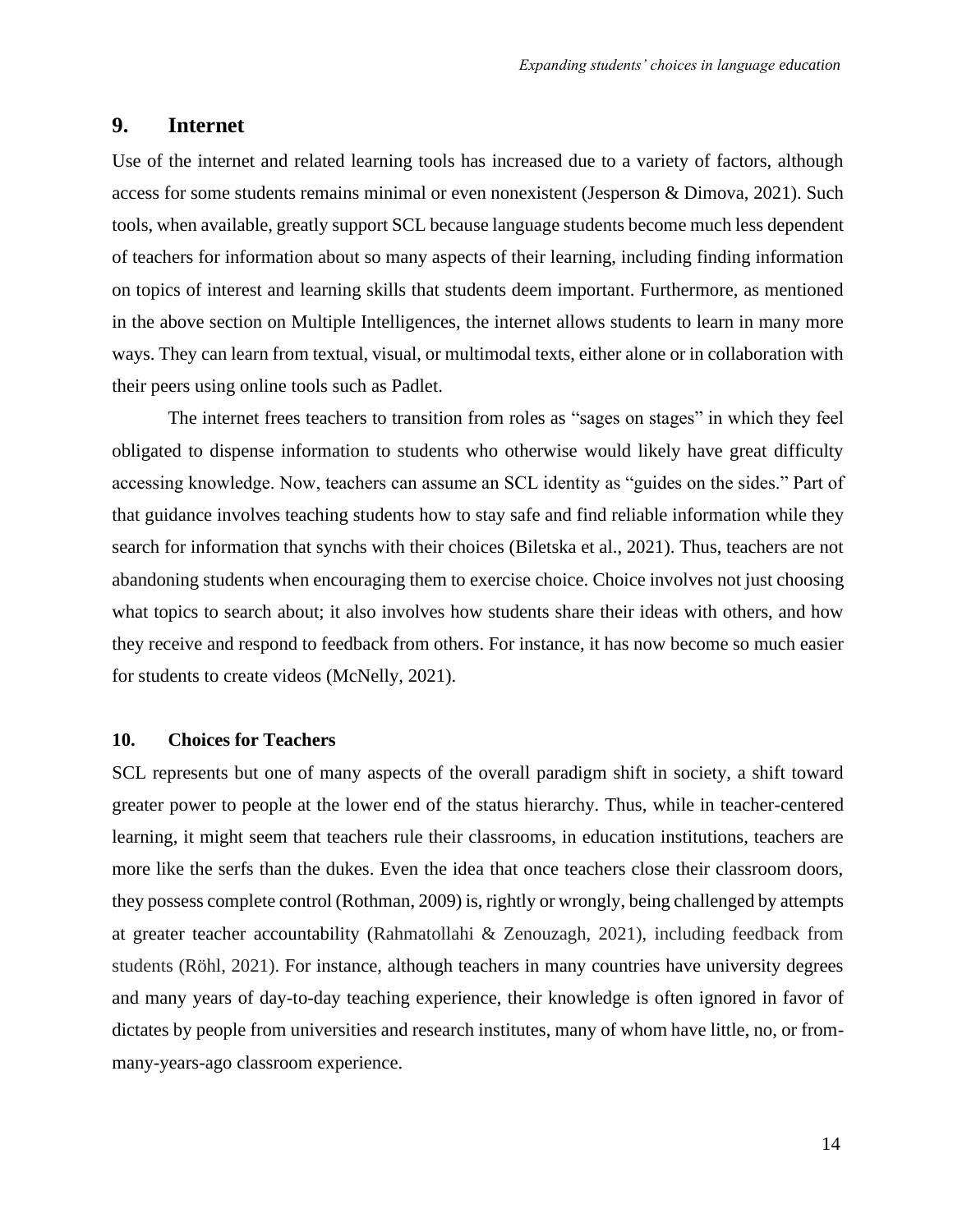Indeed, the term "teacher-proof materials" (Priestley & Xenofontos, 2020) has arisen, i.e., materials with which anyone can walk off the street and teach effectively. Thus, teachers are seen as technicians, not engineers. Another instance of teachers being controlled, rather than controlling, can be seen in an anecdote shared by Warschauer (personal communication). He and other experts were in the office of the Minister of Education of a country when the Minister pointed to the clock on the wall and confidently asserted, "It's 10am now. I can tell you what page in their textbook every English teacher in my country is on."

Others have strongly argued for a more powerful role for teachers as decision makers and as researchers whose research-based knowledge bestows upon them greater power to choose (Ulla et al., 2017). Sahlberg (2021), writing about the role of teachers in his native Finland, a country that has attracted thousands of visits by educators from other countries seeking to learn from Finland's successes in education, aggressively refuted calls for the teacher-proofing of education. Instead, Sahlberg asserted that teacher choice is crucial in the Finnish education model. What underlies the role of teachers in this model? First, entry to the teaching profession is highly selective. Second, teacher development at the pre-service and in-service stages of their careers receives priority. Third, teachers have a great deal of autonomy, i.e., choice in the design and delivery of their lessons. No teacher-proofing in Finland.

Just as working in groups of peers provides students with greater power to choose, so too does teacher-teacher collaboration enhance teachers' power to choose. Villavicencio et al., (2021) and Giordano (2020) posited that education improves when teachers metaphorically "leave their doors open" by sharing and cooperating with peers, thereby increasing their power to choose. Even more impressive are suggestions that teachers increase their efficacy by choosing to collaborate with their students on curriculum design (e.g., Blithe & Fidelibus, 2021). Thus, it appears that by cooperating with each other, teachers and students can increase each other's power to choose. In other words, just as teacher-centered / student-centered should be seen as a continuum, rather than a dichotomy, teachers and students are not competing with each other in a zero sum struggle for power and choice. Instead, by cooperating with each other, both parties increase the power of each. Furthermore, as teachers better appreciate a greater distribution of power between themselves, on one hand, and administrators and university researchers, on the other hand, teachers may gain an increased appreciation of a greater distribution of power between themselves and their students.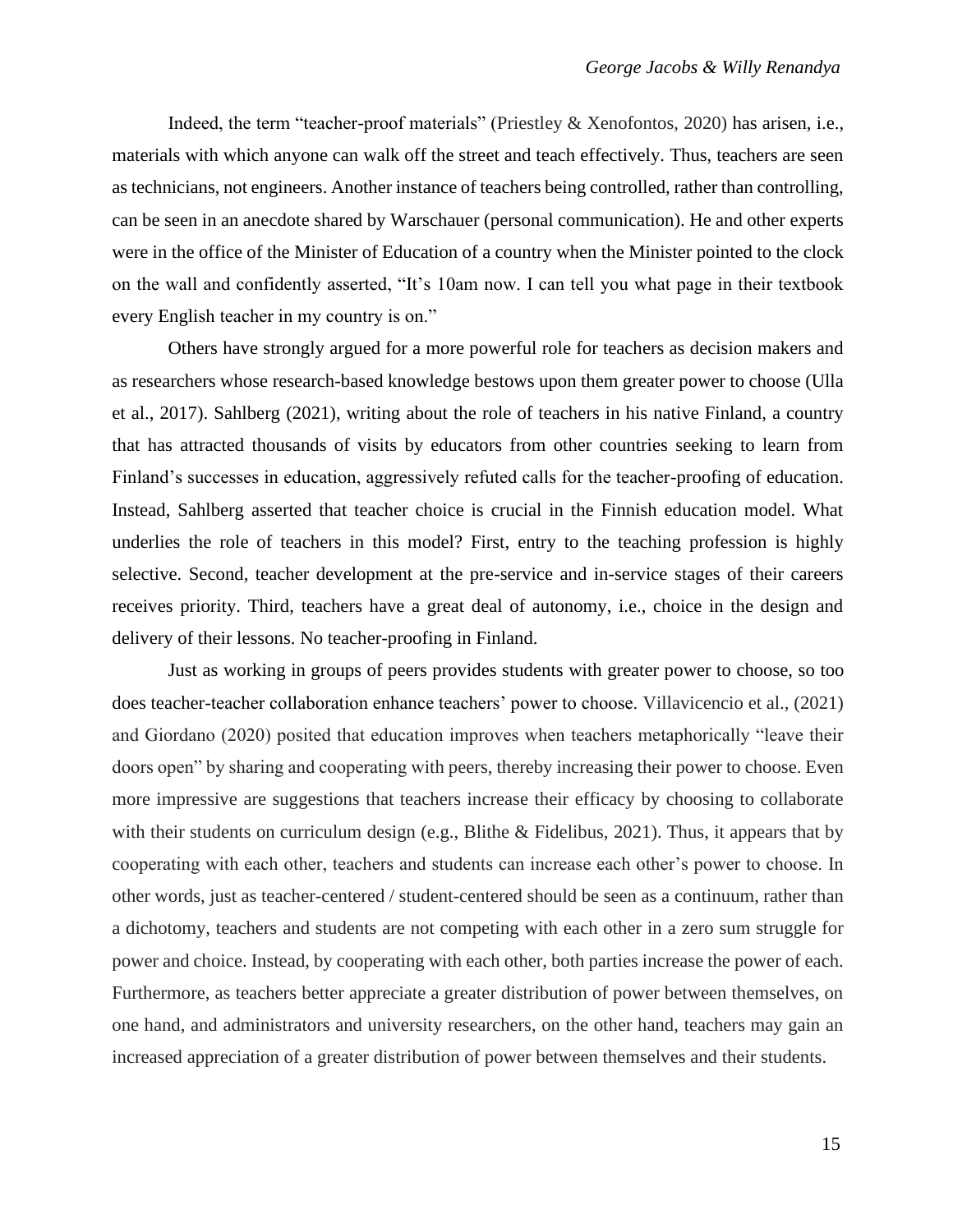#### **11. Encouraging Students to Make Choices**

As noted earlier in this article, despite efforts to provide students with choices, students may sometimes be reluctant to exercise the choice options available to them. The authors of this article have often heard their students say, "Teacher, you decide, please." Furthermore, students may misinterpret teachers' availing them of choices, e.g., when teachers say, "What would you like to study?" or "How would you like to be assessed?" Such offers by teachers to students to exercise choice may be interpreted as teachers being unprepared or disinterested, when in reality, teachers are showing students that their knowledge, experience, and confidence are so strong that the teachers are willing and able to adjust to student choices or at the very least to dialogue with students.

One idea to increase student willingness to make choices involves addressing the culture of the classroom and, perhaps more fundamentally of the larger society. For example, researchers have identified four main parenting styles: authoritarian, authoritative, indulgent, and neglectful (Garcia & Serra, 2019). The two most common styles – authoritarian and authoritative – present a strong contrast as to the amount of choice granted to children. In authoritarian parenting, little choice is granted, while in authoritative, children have choices which are guided and monitored. Thus, authoritarian more closely resembles teacher-centered learning, and authoritative bears a greater resemblance to student-centered learning. As a result, when educators and families interact, it might be useful to help families gain increased appreciation of authoritative parenting practices (Epstein et al., 2018).

As discussed in the section on Thinking Questions, certain question types provide students with more choices. In contrast to retrieval questions, thinking questions give students more choices, because there can be multiple possible good quality responses. However, due to the complexity of thinking questions, student anxiety may increase. To address this potential obstacle to student willingness to choose, a supportive classroom atmosphere becomes instrumental (Richardson & Mishra, 2018). Making decisions involves taking risks. If the choices made by students are later labeled to be ill-advised, students could be criticized, whereas when choices are the exclusive province of teachers, the teachers are the only recipients of blame; classrooms are the teachers' classrooms; students bear no responsibility.

As discussed earlier, cooperative learning (CL) provides more choice points for students, because it expands the number of roles that students play. One CL principle, group autonomy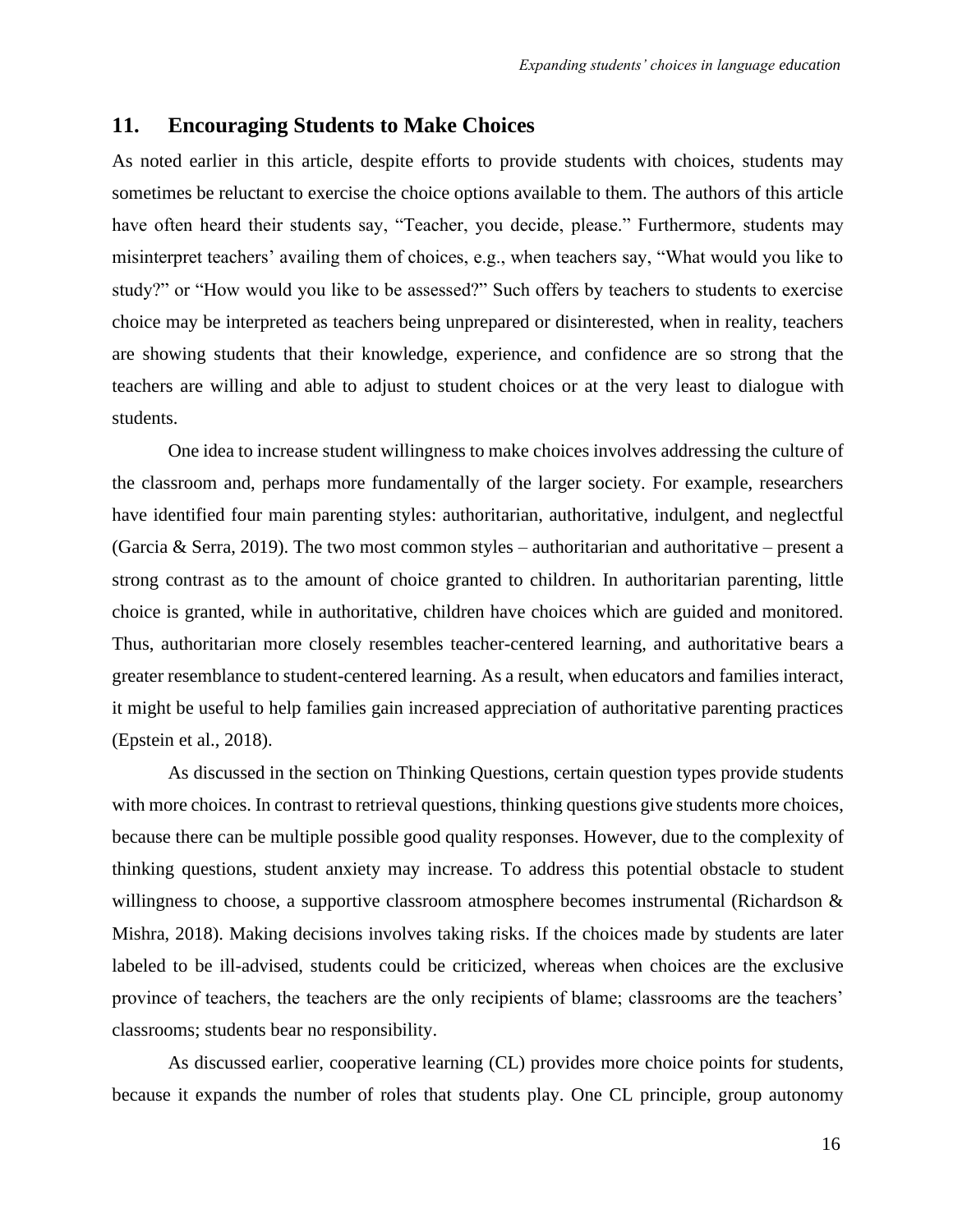(Jacobs et al., in press) also support students making choices. Group autonomy encourages groups to stand on their own without over-reliance on teachers, just as the CL principle of individual accountability, encourages each individual student to do their fair share in the group. Two related strategies for encouraging group autonomy are TTT and  $3 + 1$  B4 T. TTT stands for Team Then Teacher, i.e., students should ask their groupmates for help before asking their teachers.  $3 + 1$  B4 T extends TTT, i.e., in groups of four, students first ask their three groupmates. If none of them can help, they ask another group of classmates, i.e., the 1 in  $3 + 1$ , before (B4) asking a teacher.

Perhaps more than strategies, students may become more motivated to make their own decisions when they feel passionate about what they are doing. Humanistic Psychology (Rogers, 1969) emphasizes this point, as does CL with its principle of positive interdependence, i.e., that everyone in the group is important; therefore, students are learning not just for themselves but also for the group. The CL principle of cooperation as a value extends this learn-for-others motivation further, as it extends positive interdependence, the sink-or-swim-together feeling, beyond the small group to the entire class, school, community, country, and world, e.g., students learn to disagree politely not just so that intra-group conflicts can be resolved productively but so that the choices students and others make regarding conflicts on larger scales can generate more light and less heat.

Another way CL can encourage students to make choices when they have opportunities to do so is that they can discuss with each other the pros and cons of choice options. For instance, if students can choose the due date for an assignment, points in favor of a later due date include more time to work together and to revise their work, more time to put the work aside and return to it with fresh eyes. Points for an earlier due date include avoiding procrastination as predicted in Parkinson's Law (Parkinson, 1955), i.e., that any task will take as much time as is given to complete it. Also, finishing an assignment earlier allows more time for other pursuits and lessens time conflicts with other assignments. Group deliberations on choices is particularly appropriate when decisions affect an entire group or class.

### **12. Conclusion**

This article has advocated that students be given more choices in harmony with student-centered learning and an overall paradigm shift toward more decentralized power distribution in society. Constraints on choices were also considered, as well as ideas for encouraging students to make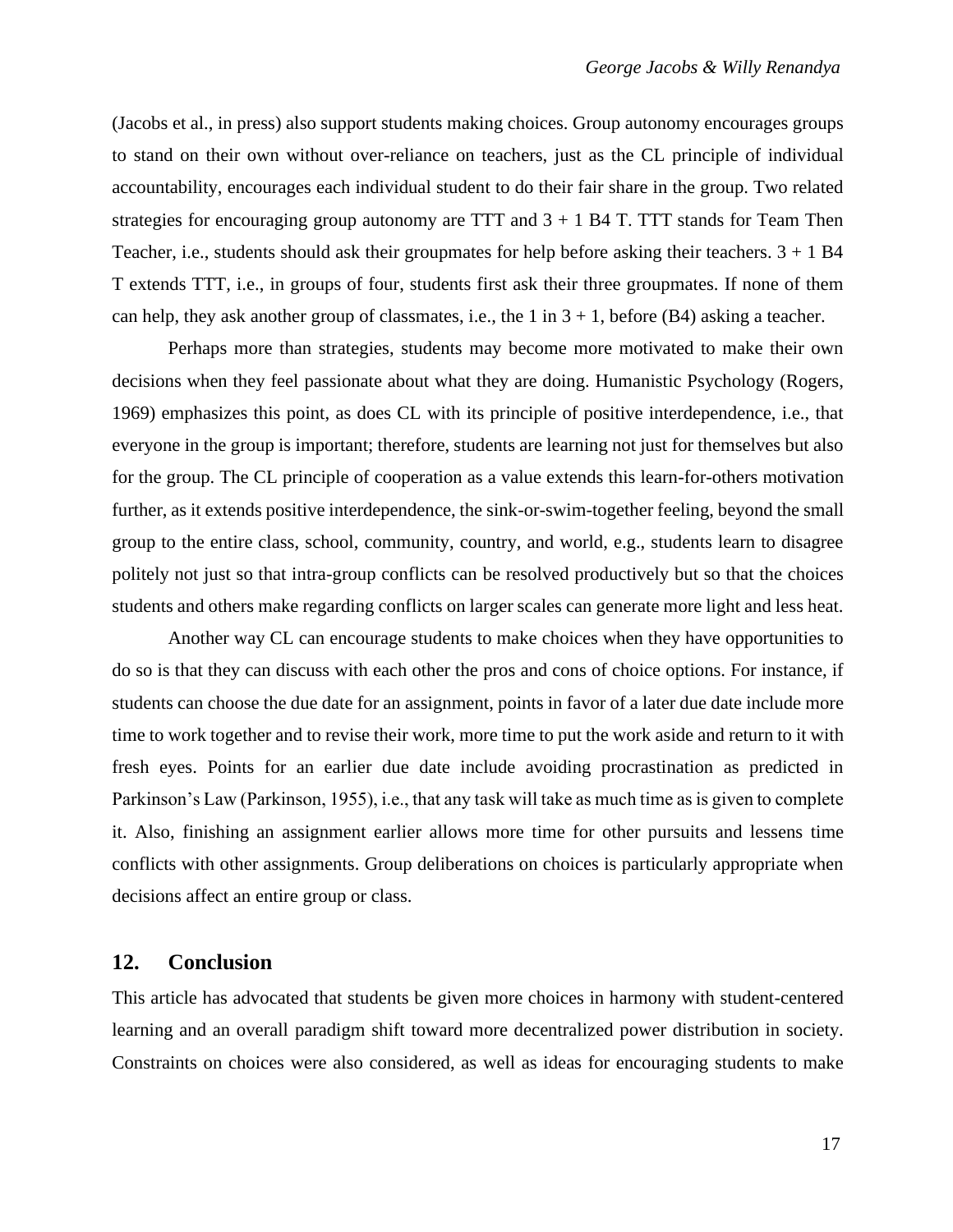choices when they are available to them. Table 1 summarizes some of the ideas that support greater student choice and tools these ideas afford.

| <b>Ideas Supporting Student Choice</b> | <b>How The Idea Supports Student Choice</b>       |
|----------------------------------------|---------------------------------------------------|
| Extensive reading                      | Students can choose what they read and what if    |
|                                        | anything they do after reading.                   |
| Cooperative learning                   | Students take on many roles in their groups. With |
|                                        | those roles come many choices.                    |
| Multiple intelligences                 | When students use a wider variety of              |
|                                        | intelligences, they have more choices to make,    |
| <b>Service Learning</b>                | Service learning and other types of projects      |
|                                        | afford students a greater variety of choices.     |
| <b>Thinking Questions</b>              | As opposed to retrieval questions, thinking       |
|                                        | questions move away from right/wrong answers,     |
|                                        | thereby opening up many answer choices,           |
|                                        | although answers need proper reasoned support.    |
| Internet and other IT affordances      | IT lessens student dependence on teachers as      |
|                                        | information sources, as well as providing more    |
|                                        | choices as to how to share ideas with others.     |
| More choices for teachers              | Democratizing the overall education system can    |
|                                        | provide more choices both for teachers and        |
|                                        | students; cooperation between teachers and        |
|                                        | students can support this democratization.        |

Table 1 – Ideas for Providing Greater Student Choice

The topic of expanding student choice can be a rich source of ideas for future work, including conducting research of various types, theorizing, connecting to various trends and theories, and trialing and sharing implementation strategies. It also fits well with overall changes in society, changes which carry with them the possibility of a more participatory, conscious, harmonious, and effective world.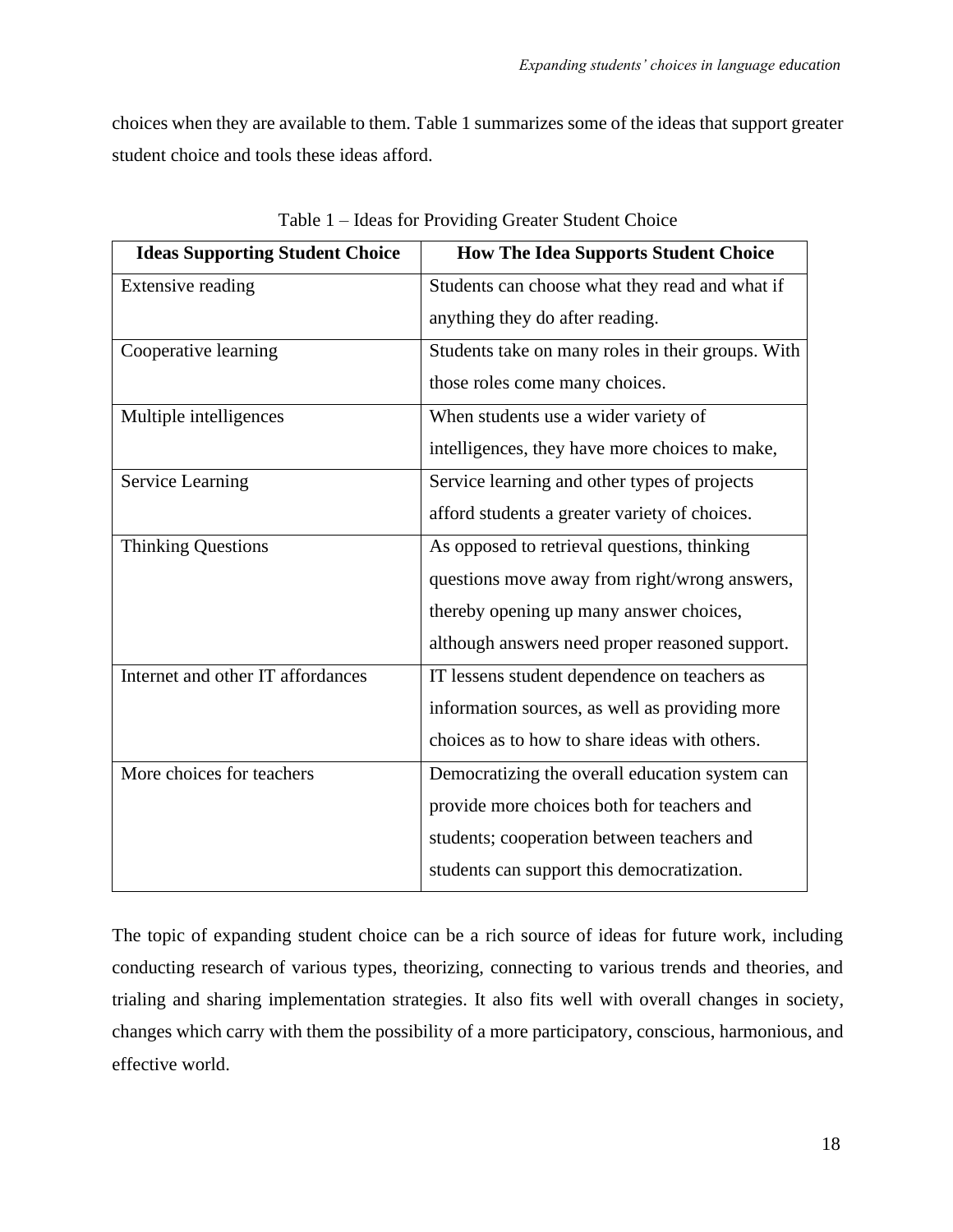# **References**

- Armstrong, T. (2017). *Multiple intelligences in the classroom* (4<sup>th</sup> ed.). Association for Supervision and Curriculum Development.
- Biletska, I. O., Paladieva, A. F., Avchinnikova, H. D., & Kazak, Y. Y. (2021). The use of modern technologies by foreign language teachers: developing digital skills. *Linguistics and Culture Review*, *5*(S2), 16-27.
- Blithe, S. J., & Fidelibus, B. (2021). Faculty-Undergraduate Course Curriculum Collaboration. *College Teaching*, 1-10.<https://doi.org/10.1080/87567555.2021.1920879>
- Bloom, B. S., Engelhart, M. D., Furst, E. J., Hill, W. H., & Krathwohl, D. R. (1956). *Taxonomy of educational objectives. Vol. 1: Cognitive domain*. McKay*.*
- Borgerding, L. A., & Dagistan, M. (2018). Preservice science teachers' concerns and approaches for teaching socioscientific and controversial issues. *Journal of Science Teacher Education*, *29*(4), 283-306.<https://doi.org/10.1080/1046560X.2018.1440860>

Brown, J. S., & Duguid, P. (2017). *The social life of information*. Harvard Business Review Press.

- Bruner, J. S. (1973). *Beyond the information given: Studies in the psychology of knowing*. W.W. Norton.
- Council for Third Age. (2021). *Geragogy guidelines.<https://www.c3a.org.sg/geragogy-guidelines>*
- Covey, S. R. (2004). *The 7 habits of highly effective people: Powerful lessons in personal change*. Simon and Schuster.
- Dewey, D. (1897). My pedagogic creed", *School Journal*, *54*, 77–80.
- Di Vesta, F. J. (2017). Applications of cognitive psychology to education. In M. C. Wittrock, & F. Farley (Eds.) *The future of educational psychology* (pp. 37-73). Routledge.
- El-Muslimah, A. H. S., Hartono, R., Faridi, A., & Astuti, P. (2021, June). The effectiveness of digital bubble mind map towards learners' writing ability at Islamic higher education in Kalimantan. In *UNNES-TEFLIN National Seminar*, *4*(1), 441-451. <https://utns.proceedings.id/index.php/utns/article/view/137>
- Epstein, J. L., Sanders, M. G., Sheldon, S. B., Simon, B. S., Salinas, K. C., Jansorn, N. R., ... & Williams, K. J. (2018). *School, family, and community partnerships: Your handbook for action*. Corwin Press.
- Extensive Reading Foundation. (n.d.a). *5-Finger Rule.* [http://erfoundation.org/wordpress/wp](http://erfoundation.org/wordpress/wp-content/uploads/2017/04/5-finger-rule-1.jpg)[content/uploads/2017/04/5-finger-rule-1.jpg](http://erfoundation.org/wordpress/wp-content/uploads/2017/04/5-finger-rule-1.jpg)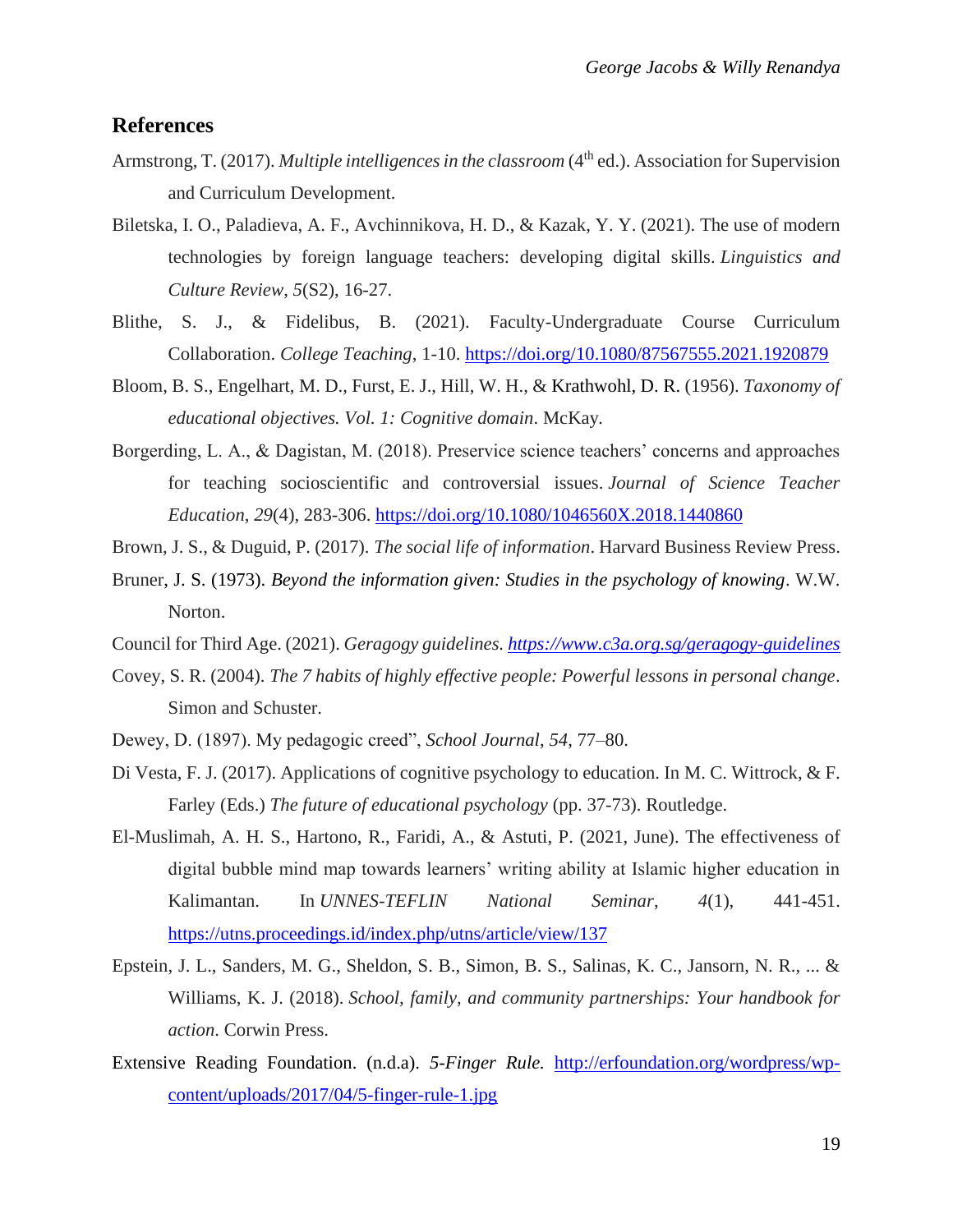- Extensive Reading Foundation. (n.d.b). *Guide to extensive reading.* [https://erfoundation.org/guide/ERF\\_Guide.pdf](https://erfoundation.org/guide/ERF_Guide.pdf)
- Extensive Reading Foundation. (n.d.c). *Resources.* [https://erfoundation.org/wordpress/useful](https://erfoundation.org/wordpress/useful-resources)[resources](https://erfoundation.org/wordpress/useful-resources)
- Fard, E. E., & Vakili, A. (2018). The effect of problem-based learning on Iranian EFL learners' vocabulary learning. *Journal of Asia TEFL*, *15*(1), 208. <https://doi.org/10.18823/asiatefl.2018.15.1.15.208>
- Frank, A. (1947). *Diary of Anne Frank.* Contact Publishing.
- Fromm, E. (1994). *Escape from freedom.* Holt.
- Garcia, O. F., & Serra, E. (2019). Raising children with poor school performance: Parenting styles and short-and long-term consequences for adolescent and adult development. *International Journal of Environmental Research and Public Health*, *16*(7), 1089. <https://doi.org/10.3390/ijerph16071089>
- Gardner, H. (1985). *The mind's new science: A history of the cognitive revolution*. Basic Books.
- Gardner, H. (1993). *Multiple intelligences: The theory and practice*. Basic Books.
- Giordano, K. (2020, January 8). Stop closing the door. *Teachers on Fire magazine.* <https://medium.com/teachers-on-fire/stop-closing-the-door-3e59a9b71516>
- Goldratt, E. M., & Cox, J. (2016). *The goal: a process of ongoing improvement*. Routledge.
- Good Food Institute. (2021). *Cultivated meat.* <https://gfi.org/cultivated>
- Hale, R. (2020). 'It made me think how I should treat others and how I should help people who need it': The complexities of exploring the impact of Holocaust education. *Oxford Review of Education*, *46*(6), 788-803.
- Hancock, J., & Mattick, K. (2020). Tolerance of ambiguity and psychological well-being in medical training: a systematic review. *Medical Education*, *54*(2), 125-137. <https://doi.org/10.1111/medu.14031>
- Harrold, P. (2019). Integrating Xreading into class time using post-reading tasks. In L. Bradley & S. Thouësny, et al. (Eds.), *CALL and complexity – Short papers from EUROCALL 2019 (pp. 174-179.)* Research-publishing.net
- Herrera, L. J. P., & Kidwell, T. (2018). Literature circles 2.0: Updating a classic strategy for the 21st century. *Multicultural Education*, *25*(2), 17-21. <https://files.eric.ed.gov/fulltext/EJ1181553.pdf>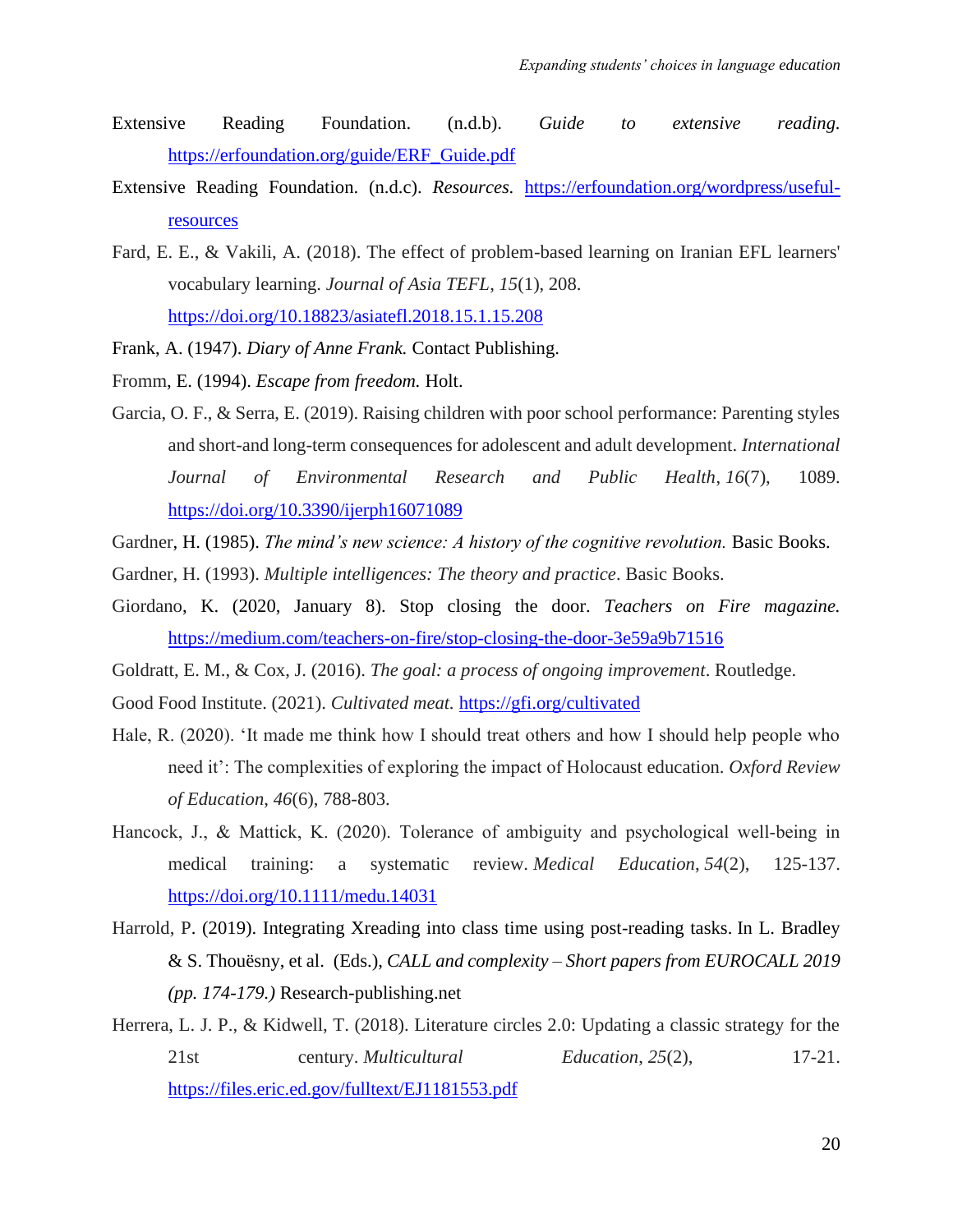Hiler, W., & Paul, R. (2006). *Active & cooperative learning.* Foundation for Critical Thinking.

- Jacobs, G. M., & Farrell, T. S. C. (2001). Paradigm shift: Understanding and implementing change in second language education. *TESL-EJ, 5*(1). [https://www.tesl](https://www.tesl-ej.org/wordpress/issues/volume5/ej17/ej17a1/)[ej.org/wordpress/issues/volume5/ej17/ej17a1/](https://www.tesl-ej.org/wordpress/issues/volume5/ej17/ej17a1/)
- Jacobs, G. M., Lie, A., & Tamah, S. M. (in press.) *Cooperative learning through a reflective lens.*  Equinox.
- Jacobs, G. M., Renandya, W. A., & Power, M. (2016). *Simple, powerful strategies for student centered learning*. Springer International Publishing.
- Jespersen, D., & Dimova, S. (2021). Response processes in L2 writing tasks with Internet access. *Apples-Journal of Applied Language Studies*, *15*(1), 19-38. <https://doi.org/10.47862/apples.99431>
- Jimoh, F., Lund, E. K., Harvey, L. J., Frost, C., Lay, W. J., Roe, M. A., ... & Finglas, P. M. (2018). Comparing diet and exercise monitoring using smartphone app and paper diary: a twophase intervention study. *JMIR mHealth and uHealth*, *6*(1), e17. <https://mhealth.jmir.org/2018/1/e17/>
- Jocius, R., & Shealy, S. (2018). Critical book clubs: Reimagining literature reading and response. *The Reading Teacher*, *71*(6), 691-702.<https://doi.org/10.1002/trtr.1655>
- Johnson, D. W., & Johnson, R. T. (2009). An educational psychology success story: Social Interdependence Theory and cooperative learning. *Educational Researcher, 38*(5), 365- 379.
- Johnson, D. W., Johnson, R. T., & Smith, K. A. (1996). *Academic Controversy: Enriching college instruction through intellectual conflict.* Washington, DC: The George Washington University, Graduate School of Education, ASHE-ERIC Higher Education Report, 25(3).
- Kahn, B., Moore, W. L., & Glazer, R. (1987). Experiments in constrained choice. *Journal of Consumer Research*, *14*(1), 96-113.
- Kincheloe, J. (2012). *Teachers as researchers: Qualitative inquiry as a path to empowerment*. Routledge.
- Knowles, M. S. (1975). S*elf-directed learning: A guide for learners and teachers.* Association Press.
- Krashen, S. D. (2004). *The power of reading: Insights from the research.* ABC-CLIO.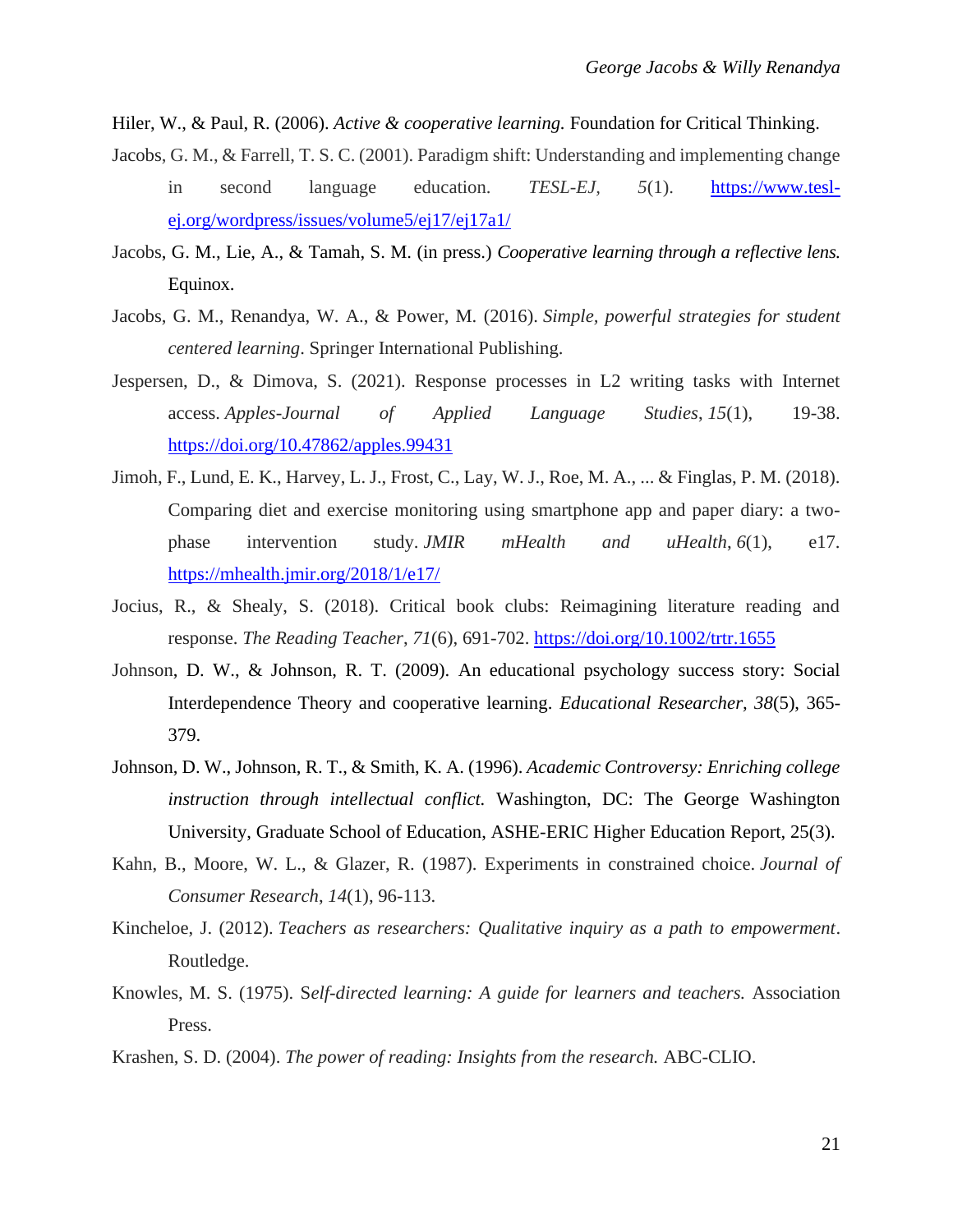- Lake, V. E., & Adinolfi, S. D. (2017). Preschool: Young children take action: Service learning with preschoolers. *YC Young Children*, *72*(2), 80-84.
- Lancaster, R. W. (2017). *A comparison of student-centered and teacher-centered learning approaches in one alternative learning classroom environment*. [Doctoral dissertation, Arkansas State University.] ProQuest Dissertations Publishing,
- Lewis, M. A., & Zisselsberger, M. G. (2019). Scaffolding and inequitable participation in linguistically diverse book clubs. *Reading Research Quarterly*, *54*(2), 167-186. <https://doi.org/10.1002/rrq.234>
- Liss, L. L. (in press). Promoting religious tolerance. In G. M. Jacobs & G. V. Crookes (Eds.) *Becoming community-engaged educators: Engaging students within and beyond the classroom walls*. Springer.
- Lypka, A. (2018). Infusing participatory digital service-learning to deepen community- engaged professional excellence: Triumphs and challenges. *The Reading Matrix: An International Online Journal*, *8*(2), 77-93. <https://readingmatrix.com/files/19-mh2w200n.pdf>
- McNelly, T. A. The effects of student created videos on vocabulary knowledge. *Academic Exchange Quarterly, 25*(3), 1-13.<http://www.rapidintellect.com/AEQweb/ed-6047.pdf>
- Meganathan, P., Thai, Y. N., Paramasivam, S., & Jalaluddin, I. (2020). Reading preference and reactions towards different types of post-reading activities among Tamil primary school students. *Journal of Language and Communication (JLC)*, *7*(2), 701-720.
- Milhollan, F., & Forisha, B. E. (1972). *From Skinner to Rogers: Contrasting approaches to education*. Professional Educators Publications.
- Namaziandost, E., Esfahani, F. R., & Nasri, M. (2019). Texts with various levels of hardness, reading comprehension and reading motivation: I+ 1 versus i-1. *ELT Forum: Journal of English Language Teaching, 8*(1), 60-77. <https://doi.org/10.15294/elt.v8i1.30992>

Nation, I. S. P., & Waring, R. (2019). *Teaching extensive reading in another language*. Routledge.

- National Association of Local Boards of Health (2010). Understanding concentrated animal feeding operations and their impact on communities. [https://www.cdc.gov/nceh/ehs/docs/understanding\\_cafos\\_nalboh.pdf](https://www.cdc.gov/nceh/ehs/docs/understanding_cafos_nalboh.pdf)
- Ng, D. (2020, December 13). Thailand's seafood slavery: Why the abuse of fishermen just won't go away. *Channelnews Asia*. [https://www.channelnewsasia.com/cnainsider/thailand-seafood](https://www.channelnewsasia.com/cnainsider/thailand-seafood-slavery-why-abuse-fishermen-will-not-go-away-726661)[slavery-why-abuse-fishermen-will-not-go-away-726661](https://www.channelnewsasia.com/cnainsider/thailand-seafood-slavery-why-abuse-fishermen-will-not-go-away-726661)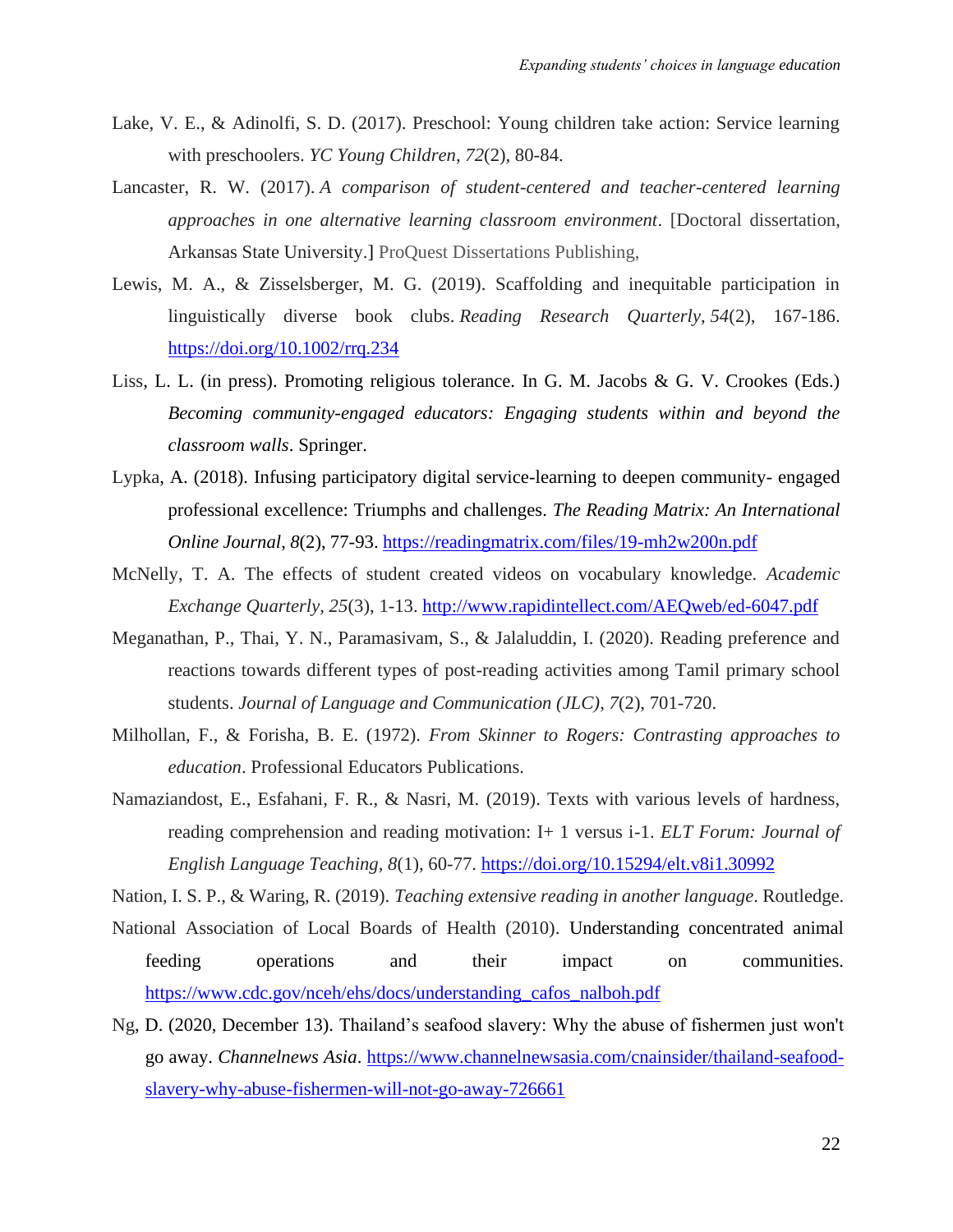- Nguyen, T. M., & Dao, T. X. P. (2021). Impact of integrating task-based learning and functional approach to empower learners' communicative competence. *International Journal of Linguistics and Translation Studies*, *2*(2), 39-54. <https://doi.org/10.36892/ijlts.v2i2.142>
- Oke, A., & Fernandes, F. A. P. (2020). Innovations in teaching and learning: Exploring the perceptions of the education sector on the 4th industrial revolution (4IR). *Journal of Open Innovation: Technology, Market, and Complexity*, *6*(2), 31. <https://doi.org/10.3390/joitmc6020031>
- Parkinson, C. N. (1955, November 19). Parkinson's Law. *The Economist*. <https://www.economist.com/news/1955/11/19/parkinsons-law>
- Priestley, M., & Xenofontos, C. (2020). Curriculum making: Key concepts and practices. In J. Biddulph & J. Flutter (Eds.), *Inspiring primary curriculum design* (pp. 1-13). Routledge.
- Rahmatollahi, M., & Zenouzagh, Z. M. (2021). Designing and validating an evaluation inventory for assessing teachers' professional accountability. *Language Testing in Asia*, 11(1), 1-21.
- Rajabpour, A. (2020). Students' perceptions of M-Reader. *TEFLIN Journal*, 31(2), 277-301. <http://journal.teflin.org/index.php/journal/article/view/1032>
- Richardson, C., & Mishra, P. (2018). Learning environments that support student creativity: Developing the SCALE. *Thinking Skills and Creativity*, *27*, 45-54. <https://doi.org/10.1016/j.tsc.2017.11.004>
- Rogers, C. (1969). *Freedom to learn: A view of what education might become*. Charles Merill.
- Röhl, S. (2021). Effects of student feedback on teaching and classes: An overview and metaanalysis of intervention studies. In W. Rollett (Ed.), *Student feedback on teaching in schools* (pp. 139-156). Springer.
- Rothman, R. (2009). Behind the classroom door. Harvard Education Letter, 25(6). [https://www.hepg.org/hel-home/issues/25\\_6/helarticle/behind-the-classroom-door\\_427](https://www.hepg.org/hel-home/issues/25_6/helarticle/behind-the-classroom-door_427)
- Sahlberg, P. (2021). *Finnish lessons 3. 0: What can the world learn from educational change in Finland?* Teachers College Press.
- Setyarini, S., & Ling, M. A. (2019). Promoting higher order thinking skills in storytelling for teaching english to young adolescents in 21st century. *KnE Social Sciences*, 155-164. <https://doi.org/10.18502/kss.v3i10.3897>

Singapore Book Council. (2021). About.<https://www.bookcouncil.sg/about>